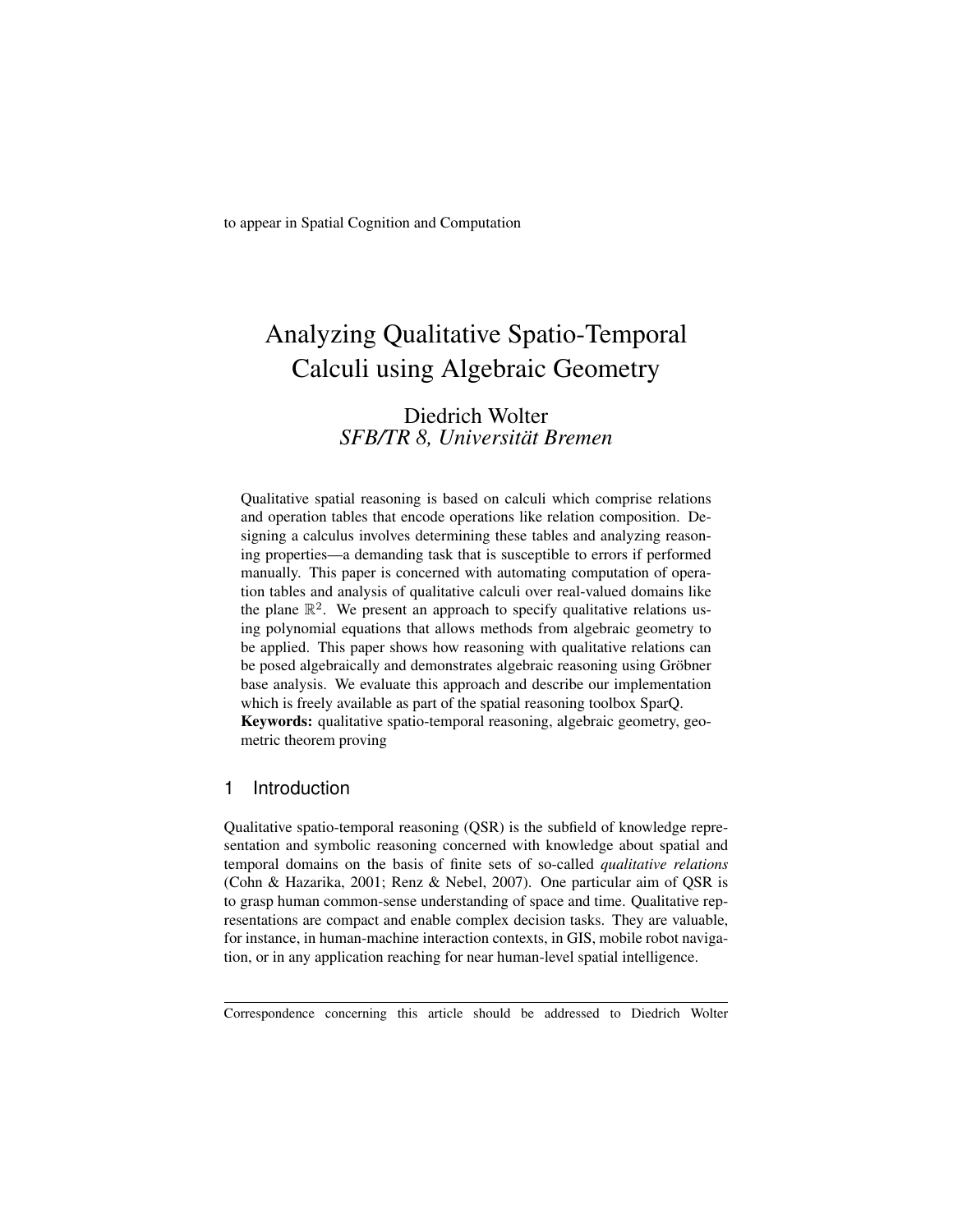Technically, qualitative representations are based on relations that partition a domain into discrete, meaningful parts. These relations are used to represent knowledge by stating relationships between variables that range over the spatial or temporal domain. In other words, qualitative relations constrain the valuation of variables. Thus, qualitative spatial reasoning is related to constraintbased reasoning (CBR) and both fields share much terminology and apply similar techniques. In QSR, the algebraic closure algorithm—an adaption of enforcing path-consistency in CBR—is combined with a backtracking search and forms the central method for deciding consistency in qualitative representations (Renz & Nebel, 2007). As a prerequisite, certain operations have to be defined. Relations and operations together constitute the relation algebraic structure called a *qualitative calculus* (Ligozat & Renz, 2004). Qualitative calculi of binary relations often meet the conditions of relation algebras in the sense of Tarksi.

Commonly, calculus operations are defined by giving exhaustive tables. Surveying literature that introduces new calculi we observe that many operation tables have been computed manually and have not been verified formally. Computing operation tables is a demanding task: all possible object constellations in an infinite domain need to be evaluated—errors occur easily with fatal effects for reasoning. Operation tables can be very large which increases the risk that they contain an erroneous entry. Furthermore, the task of determining table contents is very time-consuming. For example, the (binary) composition operation lists all relation triples which can hold between three objects. So, in case of Allen's interval algebra (Allen, 1983) that defines 13 relations we have  $13<sup>3</sup> = 2197$  combinations to evaluate and for Moratz' coarse-grained dipole calculus (Moratz, Renz, & Wolter, 2000) we have  $24^3 = 13824$ .<sup>1</sup> Hence, automated computation of composition tables is desirable.

Furthermore, automated computation and verification of operation tables and analysis of calculus properties adds new possibilities to QSR: besides modeling general domain structures qualitatively, qualitative representations can be taskspecific as they aim at making exactly the distinctions necessary to tackle a problem at hand (cp. Freksa, 2004). Ultimately, we want to be able to instantiate taskspecific calculi on-the-fly. To this end, automatic calculus analysis is required.

The work presented in this article draws motivation from the challenges of determining qualitative reasoning operations and analyzing reasoning properties. Our aim is to develop a generic method that is applicable to a wide range of qualitative representations and that provides an effective tool for anybody designing a qualitative calculus. We investigate into algebraic geometry for analyzing qualitative calculi over real-valued domains  $\mathbb{R}^n$  and develop an algebraic modeling of qualitative relations that allows us to pose calculus analysis algebraically. We are confronted with the problem of deciding joint satisfiability of a set of polynomial

<sup>&</sup>lt;sup>1</sup>As Bennett (1994) notes, by exploiting inherent symmetries one can reduce the number of configurations to evaluate, but there remains an  $O(n^3)$  dependency with respect to the number of relations.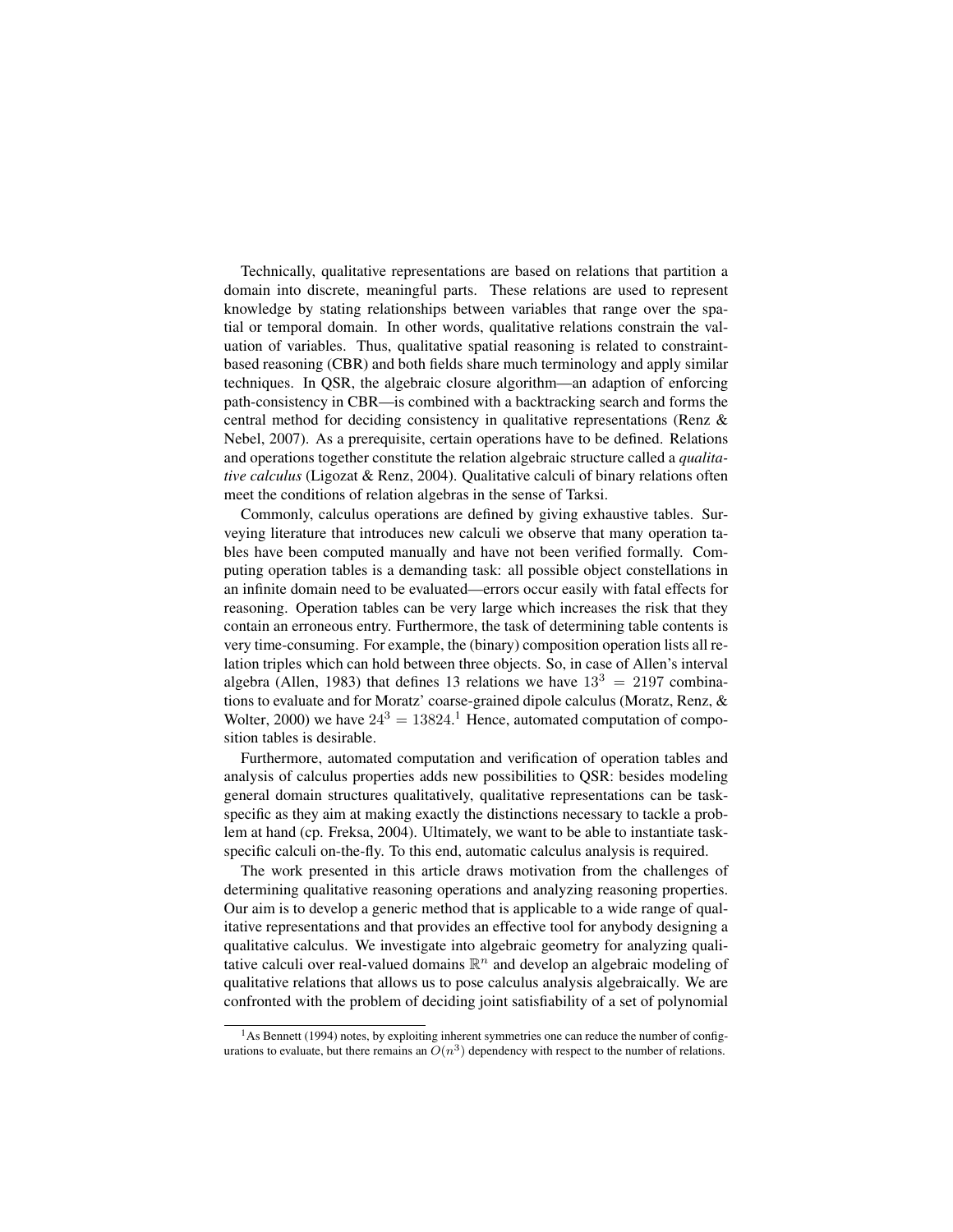equations. By customizing algebraic techniques to the kind of equations that arise we obtain an effective tool whose utility we evaluate experimentally. The method described in this article is an advancement of a previous approach presented in (Wolter & Moshagen, 2008). Our method is provided as part of the free reasoning toolbox Spar $Q^2$  and we explain how it can be used.

Our approach is applicable to any qualitative calculus which represents knowledge over a real-valued domain using basic entities which can be described using real-valued variables. This includes temporal calculi such as temporal interval calculi like Allen's interval algebra (Allen, 1983) or the INDU calculus (Pujari & Sattar, 1999) and spatial calculi like cardinal direction calculi (Frank, 1991), the  $STAR$  calculus (Renz & Mitra, 2004),  $OPRA_n$  (Moratz, 2006) et cetera, but the approach is applicable to the RCC calculus (Randell, Cui, & Cohn, 1992) which represents knowledge about region connectivity in a general topological space.

This paper is organized as follows. In Section 2 we briefly summarize some fundamental definitions in QSR and in Section 3 we present an overview of related work on automated calculus analysis. We then describe algebraic reasoning (Section 4) and detail the techniques employed in our work. Section 5 and 6 detail algebraic specifications for modeling qualitative relations. Section 7 discusses specifics of our implementation and in Section 8 we report on the experimental evaluation. We conclude by analyzing the results and discussing future research directions. In the Appendix we describe how the algebraic reasoning methods presented here can be used with SparQ.

#### 2 Qualitative Constraint Calculi

Qualitative constraint calculi are characterized by the finite set of relations to partition the domain, formally we have:

**Definition 1** (qualitative relations). Let  $\mathcal{B} = \{B_1, \ldots, B_k\}$  be a set of n-ary *relations over a domain*  $D$ , *i.e.*  $B_i \subseteq D^n$ ,  $i = 1, 2, \ldots, k$ *. The set*  $B$  *is called the set of* base relations*. The set of all possible unions of base relations*

$$
\mathcal{R}_{\mathcal{B}} := \left\{ \bigcup_{i \in I} B_i | I \in 2^{\{1, 2, \dots, k\}} \right\}
$$

*is called the set of* qualitative relations *or* general relations*. A qualitative relation*  $R=B_{i_1}\cup B_{i_2}\cup\ldots\cup B_{i_j}$  is commonly denoted  $\{B_{i_1},B_{i_2},\ldots,B_{i_j}\}.$  The relation  $R_e = \emptyset$  *is called the empty relation or impossible relation and*  $R_U = B_{i_1} \cup B_{i_2} \cup B_{i_3}$  $\dots \cup B_{i_k}$  *is called the universal relation.* 

Base relations are required to meet the JEPD property, i.e., they are jointly exhaustive and pairwise disjoint. The JEPD property ensures that we have a normal form

<sup>&</sup>lt;sup>2</sup>availablefromhttp://www.sfbtr8.spatial-cognition.de/project/r3/sparq/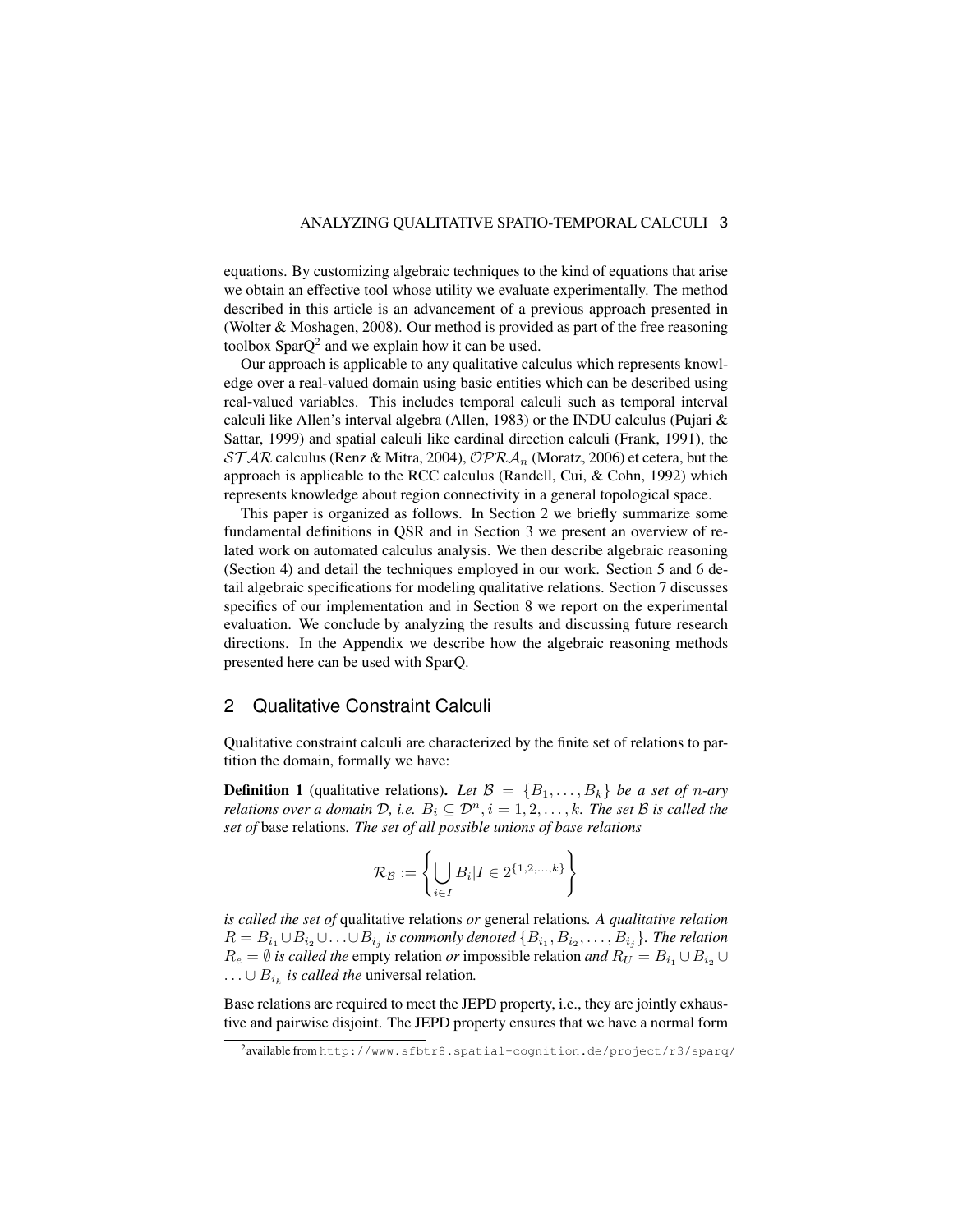for representing knowledge, the empty relation only occurring in contradicting, unsatisfiable knowledge bases. With the usual set-theoretic operations qualitative relations form a Boolean set algebra.

For reasoning about argument permutation, calculi of binary relations define the converse operation that allows us to infer from a fact  $R(a, b)$  that  $R^{\sim}(b, a)$ holds where  $R^{\sim}$  is called the converse of R. In ternary and higher arity calculi other permutation operators need to be defined, commonly these are inverse  $(R(a, b, c) \Leftrightarrow R^{inv}(b, a, c))$ , shortcut  $(R(a, b, c) \Leftrightarrow R^{sc}(c, a, b))$ , and homing  $(R(a, b, c) \Leftrightarrow R^{hom}(c, b, a))$ . The most important operation in qualitative reasoning is the composition operation.

Definition 2 (binary composition). *The* composition *of two* n*-ary relations* R*,* S *over a domain* D *is defined as*

$$
R \circ S := \{(x_1, \dots, x_n) | \exists x \in \mathcal{D} : R(x_1, \dots, x_{n-1}, x) \land S(x_2, \dots, x_{n-1}, x, x_n) \} \quad (1)
$$

Here we have given the definition of the binary composition operation which is commonly used. In ternary and higher arity calculi alternative operations can also be considered (see Condotta, Ligozat, & Saade, 2006).

Operations define relations, i.e. subsets of  $\mathcal{D}^n$ . It depends on the qualitative relations at hand whether the calculus is closed under an operation, i.e., whether the result of applying an operation to a qualitative relation also yields a qualitative relation. As a simple counter-example consider the set of base relations  $\{<, =, >\}$ over the domain of natural numbers. The composition  $\langle \circ \rangle$   $\langle$  yields  $\{(x, z) | \exists y \in \rangle\}$  $\mathbb{N}: x < y < z$ , or, informally, "larger by at least 2" which is not expressible as qualitative relation using  $\{\langle , =, \rangle \}$ . In cases like these, QSR employs so-called *weak* operations which approximate the true operation. Technically speaking, a weak operation  $\Phi$  is the tightest upper approximation of an operation such that the relations are closed under Φ.

Definition 3 (weak composition). *The* weak composition *of two* n*-ary relations*  $R, S$  *in a calculus with base relations*  $\mathcal{B} = \{B_1, \ldots, B_k\}$  *over a domain*  $D$  *is defined as*

$$
R \diamond S := \bigcup \{ B_i \mid B_i \in \mathcal{B}, B_i \cap (R \circ S) \neq \emptyset \} \tag{2}
$$

Operations are called *strong* if they are closed on the set qualitative relations  $\mathcal{R}_\mathcal{B}$  and *weak* otherwise. For analyzing reasoning properties it can be helpful to decide whether a qualitative calculus provides a strong or weak composition operation. A more decisive piece of information is offered by the *closure under constraints* property (Renz & Ligozat, 2005), which can be viewed as a generalization of the strong composition property. Closure under constraints means that the relations in a qualitative calculus do not allow the valuation of a variable to be constrained to a sub-relation range. Deciding this property is essentially equivalent to deciding whether composition-based reasoning can decide consistency.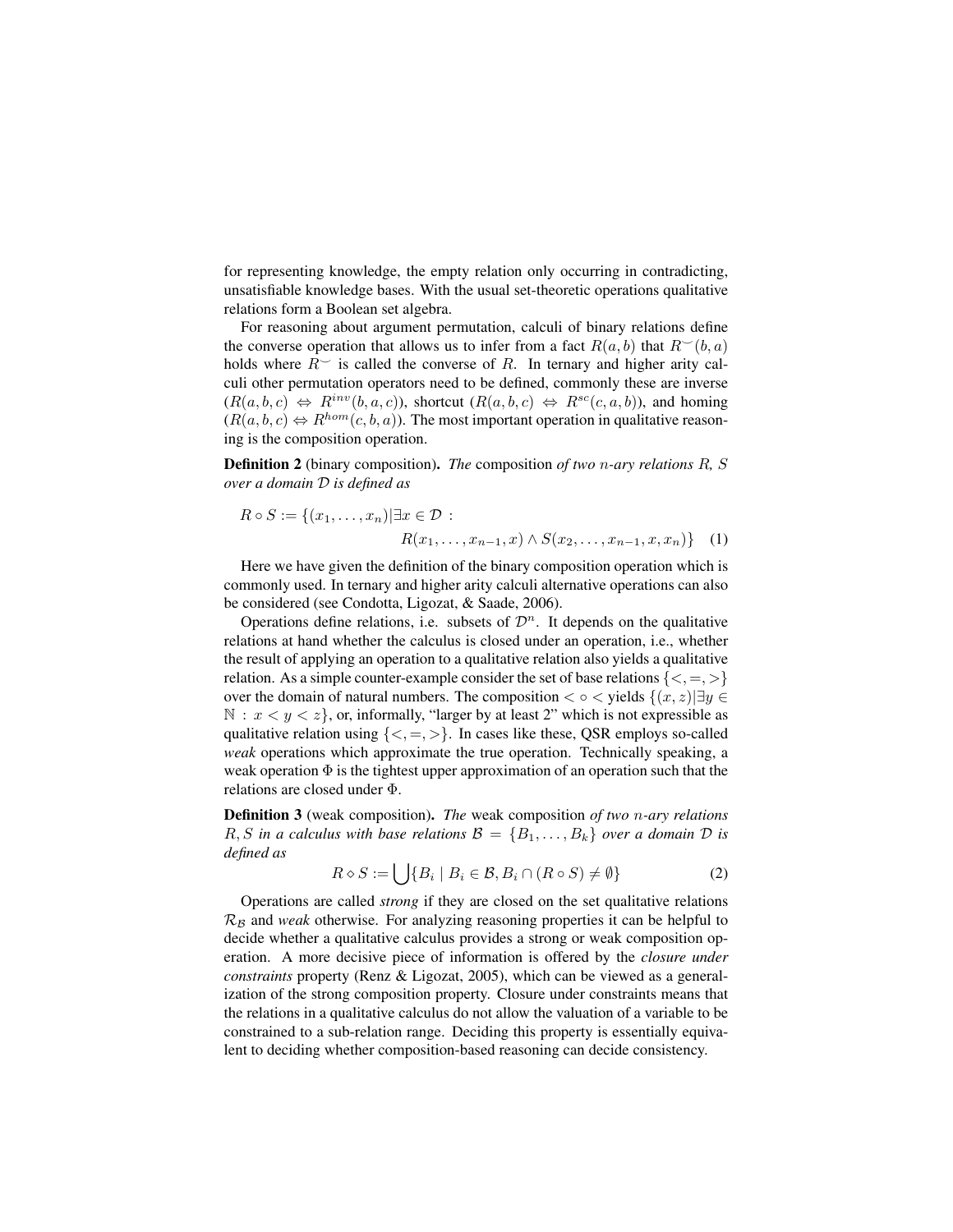## 3 Analyzing Constraint Calculi

One can differentiate two main categories of approaches to analyze qualitative constraint calculi. On the one hand side, there are approaches to determine tractable sub-algebras, given that certain calculus properties are met and the calculus operations are known (Renz & Li, 2008; Renz, 2007, for example). On the other hand side, there are methods that allow us to examine the fundamental features of a calculus, including its operations. In this article we are concerned with the latter kind. Here, in particular logic-based approaches have been pursuit, which, with the help of (semi-)automated theorem provers, provide a framework to express and to verify the inference rules qualitative calculi capture in there operation tables. This approach has, for example, been applied to the RCC calculus (Randell, Cohn, & Cui, 1992). More recently, Benthem and Bezhanishvili (2007); Aiello, Benthem, and Bezhanishvili (2003) studied logic-based methods as a backbone for qualitative reasoning. Logics have also been applied to examine the relation algebraic structure of qualitative calculi (Wölfl & Mossakowski, 2005) and, based on CASL specifications of qualitative calculi, also verification of qualitative calculi is possible (Wölfl, Mossakowski, & Schröder, 2007). In this interactive approach automated reasoners are employed to test operation tables against an axiomatized structure of the underlying domain. This approach is suitable for calculi in richly structured domains, which can be described by axioms in a decidable logic.

However, many calculi that involve directional relations (for example,  $\mathcal{OPRA}_n$ ) (Moratz, 2006) or double cross (Freksa, 1992)) cannot be described in simple logic-based frameworks as directional relations often require the construction of specific angles (e.g., the perpendicular or  $45^{\circ}$ ) and specifying such relationships involves non-linear equations. Therefore, we are particularly interested in methods that can cope with non-linear equations.

In this work we examine an approach closely related to algebraic geometry, which is the field of research that is involved with solving systems of multivariate polynomial equations, i.e., equations with multiple unknowns. We apply techniques developed in this area (Kapur, 1998; Cox, Little, & O'Shea, 1998) by posing calculus properties or calculus operations as geometric theorems which we then try to prove. On the theoretical side, the contribution of this work is the design of the algebraic model of qualitative calculi as well as the adaption of algebraic techniques to provide us with an effective method for analyzing these calculi. The method of algebraic reasoning as presented here is applicable to calculi which meet three conditions:

- the calculus domain is  $\mathbb{R}^n$
- basis objects can be modeled algebraically
- relations can be modeled algebraically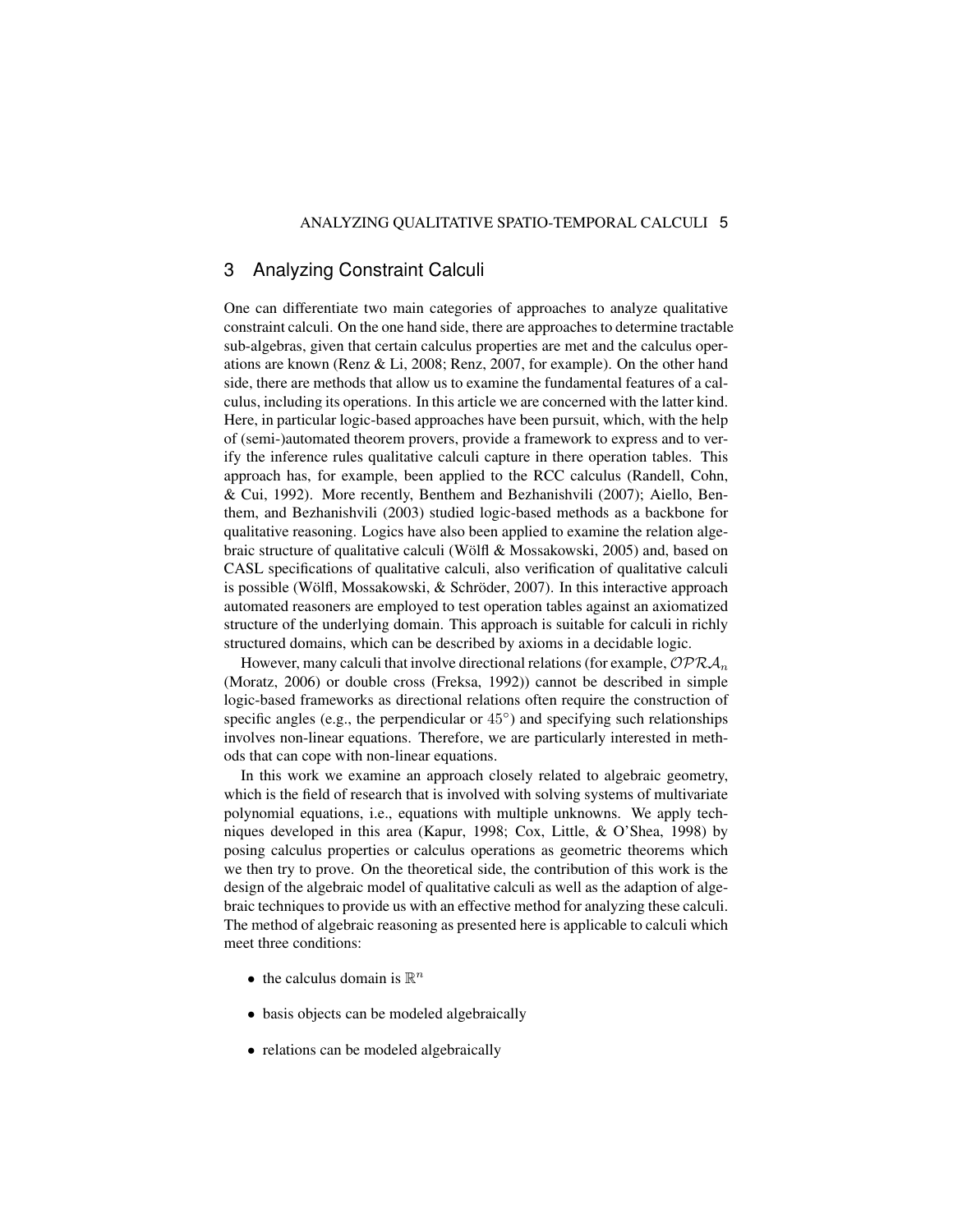Many spatio-temporal calculi are designed with a real-valued domain in mind and they also comprise basis objects that can be modeled algebraically, for instance points  $(x, y)$ , line segments  $(x_1, y_1, x_2, y_2)$ , etc. Algebraic modeling is not applicable, for example, to the RCC calculus (Randell, Cui, & Cohn, 1992) describing arbitrarily shaped regions in a general topological space. It can however be used to analyze RCC relations in  $\mathbb{R}^n$  for some fixed n considering primitive regions like circles (which can be described algebraically). To the best of our knowledge no calculus has been developed that meets the first two conditions but whose base relations cannot be described as the solutions of multivariate polynomial equations. Thus, the third condition may not pose an actual restriction.

## 4 Algebraic Geometry

In algebraic geometry a geometric relationship is described by the set of solutions the *zero set*—of a system of equations. For example, to describe a circle with radius 1 centered at the origin we can write  $x^2 + y^2 - 1 = 0$ . Methods for analyzing solutions of equation systems are of key interest in algebraic geometry.

Different methods have been proposed for algebraic geometry and geometric theorem proving, but many either utilize Gröbner bases (Buchberger, 1985), Wu's method (Wen-tsun, 1978), or Cylindrical Algebraic Decomposition (CAD) (Collins, 1975). All of these methods are designed for analyzing sets of polynomial equations. Wu's methods is related to methods utilizing Gröbner basis in that both methods aim at computing elimination polynomials. Roughly speaking, equations are rewritten by eliminating variables. Rewritten equations have the same zero set but involve fewer variables and are thus easier to handle. In our approach we use Gröbner bases. CAD is different in that it iteratively eliminates variables by computing distinct ranges for variables such that a polynomial does not change its sign over the determined range. In contrast to approaches based on Gröbner bases or Wu's method, CAD requires more sophisticated techniques to compute with algebraic numbers, i.e., symbolically to compute with terms containing roots (see Basu, Pollack, & Roy, 2006, Chapter 11). The advantage of CAD is its ability to compute a sample point in every component of the zero set. On the downside, and setting aside its challenging implementation, CAD becomes computationally infeasible for complicated systems of equations.

In principle also numerical techniques for solving non-linear equations are of interest. Such methods commonly require the set of roots to be comprised of single, discrete points. However, the set of configurations that satisfies a qualitative relation is usually at least scale-independet, i.e., the zero set is an extended region in parameter space. In our case—as we discuss later—the set of real roots we are interested in touches complex roots we are not interested in. In presence of such gradual changeovers numerical methods seem particularly difficult to apply.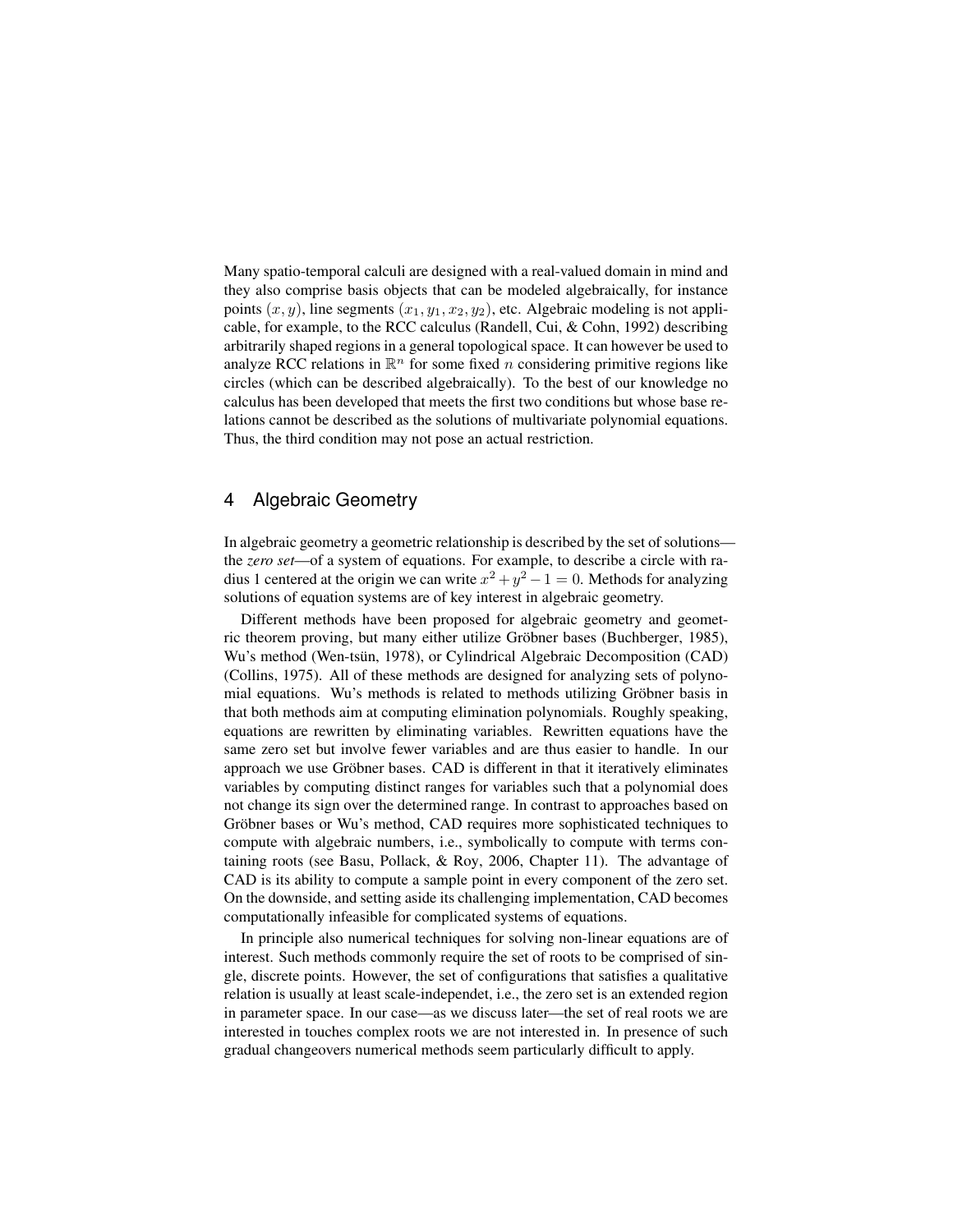## 4.1 Ideal Bases and Gröbner Bases

In our approach we use multivariate polynomials to model geometric relations, i.e., polynomial equations that involve multiple variables. For analyzing these equations we simplify them by computing the Gröbner basis introduced by Buchberger (1985). In the following we give a very brief account of algebraic reasoning with Gröbner bases, restricted to the level of detail necessary here. The interested reader is pointed to the literature (Cox et al., 1998; Becker & Weisspfennig, 1998; Kapur, 1998).

**Definition 4.** *The set of all polynomials*  $f(x_1, \ldots, x_n)$  *with coefficients from a field* F *is called the polynomial ring*

$$
F[x_1, \ldots, x_n] = \left\{ f = \sum_{|\alpha| \le k} a_\alpha x^\alpha, k \in \mathbb{N}_0, \alpha \in \mathbb{N}_0^n, a_\alpha \in F \right\}
$$

*We call*  $x^{\alpha}$  *a* monomial and  $\alpha = (\alpha_1, \dots, \alpha_n)$  the exponent vector. For example, *the monomial*  $x^{(1,0,3)}$  *stands for*  $x_1^1 \cdot x_2^0 \cdot x_2^3$ *.* 

We restrict ourselves to the field of reals as many qualitative calculi are defined over a real-valued domain. The common zero set of a set of polynomials generates an ideal. Roughly speaking, an ideal is the set of all polynomials sharing the same common zero set.

By constructing specific polynomials we model a geometric relationship as zero set and then analyze the ideal generated. Our aim is to look for other polynomials inside the ideal which are particularly easy to handle. This is legitimate since all polynomials inside the ideal have the same zero set as the original polynomials. Ideals can be described by finite bases, Gröbner bases are "just" a specific ideal basis which appears to be particularly easy to handle. Gröbner bases can be computed by canceling down polynomials using polynomial division—this is known as Buchberger's algorithm (Buchberger, 1985). Polynomial division with multivariate polynomials requires fixing a monomial ordering. In contrast to the univariate case where the ordering of terms is naturally given by exponents (e.g.,  $x^4$  is the lead term of  $x^4 + x - 2$ ), the multivariate case offers a great variety of orderings. Since polynomial division proceeds by the order of terms, the choice of the monomial ordering affects the outcome of polynomial division and, hence, the Gröbner basis itself.

**Definition 5** (monomial ordering). Let  $x^{\alpha}$  be a monomial and  $\alpha \in \mathbb{N}_0^n$  be the *exponent vector.* We call  $\prec \subset \mathbb{N}_0^n \times \mathbb{N}_0^n$  a monomial ordering if the following *properties are satisfied:*

- *1.*  $\prec$  *is total,*  $\forall \alpha, \beta \in \mathbb{N}_0^n$  *we have either*  $x^{\alpha} \prec x^{\beta}$  *or*  $x^{\beta} \prec x^{\alpha}$
- 2.  $\prec$  *is monotonous,*  $\forall \alpha, \beta, \gamma \in \mathbb{N}_0^n : x^\alpha \prec x^\beta \to x^{\alpha+\gamma} \prec x^{\beta+\gamma}$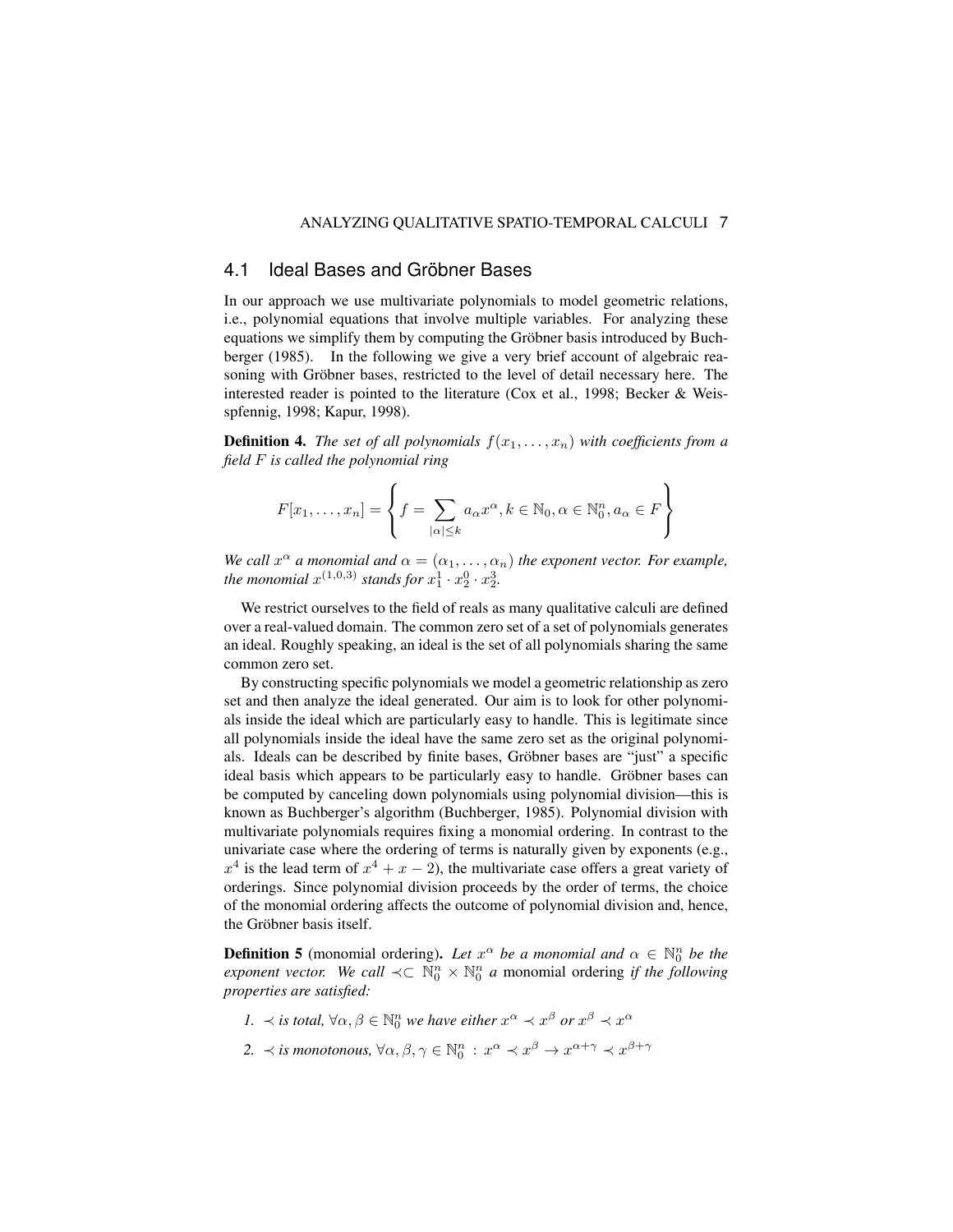# 3.  $\prec$  *is a well-ordering on*  $\mathbb{N}_0^n$ , *i.e. there exists a well-defined minimum wrt.*  $\prec$ *.*

There are two important representatives of monomial orderings: lexicographic and graded lexicographic ordering. In lexicographic ordering  $\lt_{\text{lex}}$  we have  $x^\alpha \lt_{\text{lex}}$  $x^{\beta}$  if for the first differing position i of  $\alpha$  and  $\beta$  we have  $\alpha_i < \beta_i$ . For example, consider the variables  $x_1, \ldots, x_4$  and the monomials  $x_1 = x^{(1,0,0,0)}$  and  $x_2^2 = x^{(0,2,0,0)}$ . As for the first differing position we have  $1 > 0$ , it holds that  $x_2^2$   $\lt_{\text{lex}}$   $x_1$  and, analogously,  $x_1x_4^4$   $\lt_{\text{lex}}$   $x_1x_3^2$ . In the graded lexicographic ordering the monomials are first ordered by their total degree (the sum of all components in the exponent vector) and, if the total degrees are identical, further differentiated by lexicographic ordering. For example we have  $x_2^3$   $>_{\text{grlex}} x_1x_2$  and  $x_2^3$   $\leq$ <sub>grlex</sub>  $x_1x_2x_3$  since the total degree of  $x_2^3$  is 3 and the total degree of  $x_1x_2$  is only 2, but the total degree of  $x_1x_2x_3$  is also 3 and  $x_2^3 <$ <sub>lex</sub>  $x_1x_2x_3$ .

When computing the Gröbner basis a normalization step can be carried out to obtain the basis in normal form, called the *reduced Gröbner basis* (see Cox, Little, & O'Shea, 2007). One remarkable effect is that we also obtain a normal form when there is no common solution of the polynomials involved:

Theorem 6 (Buchberger (1985)). *A polynomial ideal over the field* C *has an empty zero set if and only if the polynomial* 1 *is contained in the reduced Grobner ¨ basis.*  $\Box$ 

## 4.2 Solutions Over the Field of Reals

Since we are analyzing operations in a qualitative calculus over a real-valued domain we are interested in real-valued solutions only. Theorem 6 already provides us with straightforward means to identify the non-existence of solutions over the complex field which implies that there are no real-valued solutions either. However, if solutions over the complex field exist, we still need to evaluate existence of real-valued solutions. The problem of computing real-valued solutions has been intensively studied in mathematics and methods have been developed (see Basu et al., 2006). Due to the inherent difficulty of this problem that requires exponential runtime, all implementations remain limited to few variables only. To the best of our knowledge there exists no practical equation solver yet that can handle polynomial systems with about 10 or more variables as required in our application. However, in context of deciding consistency of a qualitative constraint problem we do not need to *compute* a solution, we only need to test whether a real-valued solution *exists*. For example, the composition operation as introduced in Definition 2 is based on Equation 1 which only involves the existence of a value, but not the value itself.

So we avoid computing a solution by designing a slender rule-based approach to decide existence of real-valued solutions. To this end, we examine the Gröbner basis and try to deduce that no real-valued solution can exist by identifying a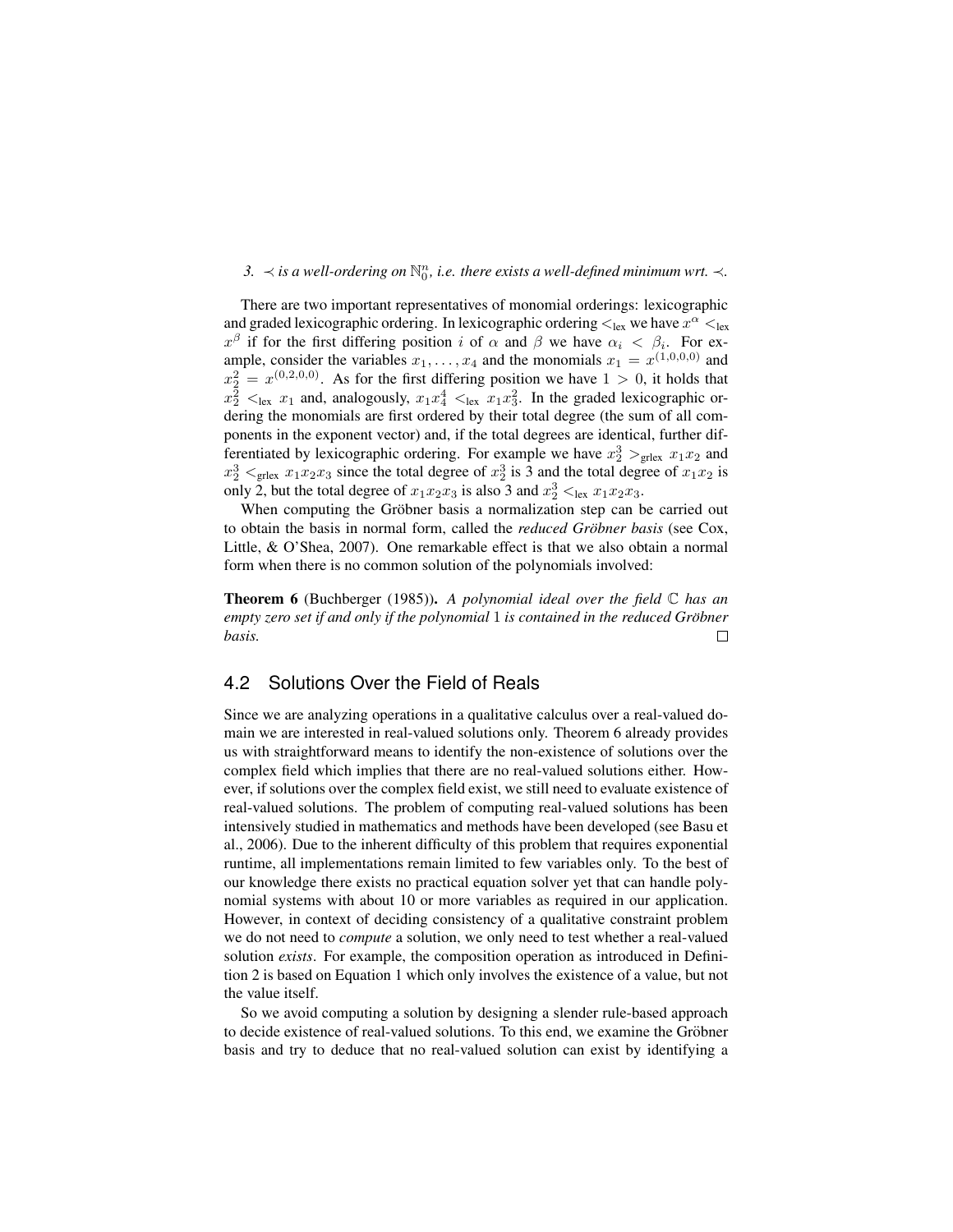| rule pattern                                                                                                                                                             | implication                                                   |
|--------------------------------------------------------------------------------------------------------------------------------------------------------------------------|---------------------------------------------------------------|
| 1. $0 = x_i^k + c$                                                                                                                                                       | $\Rightarrow x_i = \sqrt[k]{-c}$                              |
| 2. $0 = a_i x_i^k + a_j x_i^l$                                                                                                                                           | $\Rightarrow x_i = -\sqrt[k]{\frac{-a_j}{a_i}}x_j^l$          |
| Condition: $k$ divides $l$                                                                                                                                               |                                                               |
| 3. $0 = \sum a_i x_{i,1}^{2j_{i,2}} x_{i,2}^{2j_{i,2}} \cdots x_{i,n}^{2j_{i,n}} \Rightarrow \forall i \in \{1, \ldots, n\} : \exists k : x_{i,k} = 0$<br>$i=1,\ldots,n$ |                                                               |
| Condition: $\forall i, j = 1, , n : sgn(a_i) = sgn(a_i)$                                                                                                                 |                                                               |
| Example: $0 = x_1^2 x_2^4 + x_3^2 \Rightarrow x_1 = x_3 = 0$ or $x_2 = x_3 = 0$                                                                                          |                                                               |
| 4. $0 = \prod_{k} x_k^{j_k}$<br>$k = i_1, i_2, \ldots, i_n$                                                                                                              | $\Rightarrow \exists k \in \{i_1, i_2 \dots, i_n\} : x_k = 0$ |
| 5. $0 = \alpha + \beta \wedge 0 = \beta + \gamma$                                                                                                                        | $\Rightarrow 0 = \alpha - \gamma$                             |
| 6. $1 = cx_i^{2k}x_i^{2n}$                                                                                                                                               | $\Rightarrow x_i \neq 0 \wedge x_j \neq 0$                    |

Table 1: Set of transformation rules used to analyze solvability

variable for which no real value can be chosen. As a simple example, consider  $x^2 + 1 = 0$  which does not have a real-valued solution. The inference process is based on the set of transformation rules listed in Table 1. Our simple example is covered by the first rule. The way we design equations to analyze calculi (detailed in the next section) does not involve numbers except for coefficients  $-1$  and  $+1$ . Therefore, neither Rule 1 nor 2 requires us to compute with algebraic or, alternatively floating point, numbers. Instead, we mostly make use of Rule 3 which detects that variables must take the value zero.

Algorithm 1 summarizes our reasoning method which we now explain in detail. We start by computing the reduced Gröbner basis for a set of polynomials P using Buchberger's algorithm (Buchberger, 1985) (lines 2–14). This algorithm iteratively adds a new polynomial  $h$  to the set of polynomials and then simplifies the set until the desired basis is obtained. We extend this iteration by examining every new polynomial h added to  $P$  (lines 7–12). Our motivation is to improve the efficiency of reasoning by identifying conditions that allow us to further simplify P. Furthermore, we can identify unsatisfiable polynomials early in the process. If  $h$  matches a rule that implies a variable binding, then we apply this variable binding, thereby removing the variable from  $P$ . We immediately stop if a rule implies a binding that violates a side condition  $x_i \neq 0$  implied by Rule 6 or if a binding involves a non-real value (e.g., as follows from  $x_i^2 + 1 = 0$  according to Rule 1). While verifying the composition table of Allen's interval algebra, this extension allows for an early exit of the proof in 1598 cases out of the 1788 inconsistent re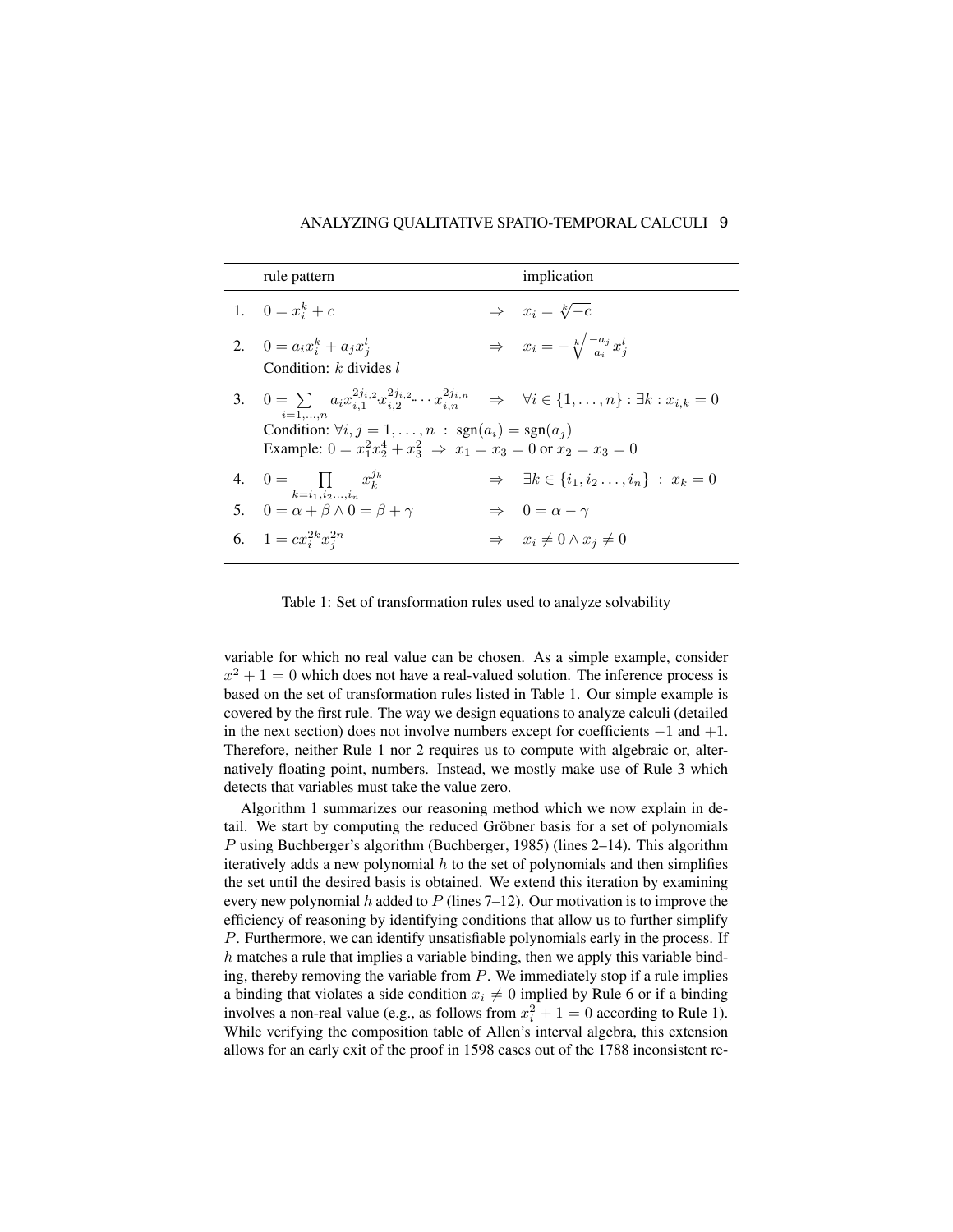lation triples, i.e., this optimization was effective in about 73% of all 2197 relation triples.

After the Gröbner basis has been computed we continue applying rules until no more rules are applicable (lines 16–22). Since Rules 3 and 4 imply alternative variable bindings a backtracking search is required. We prioritize application of rules that allow us to remove a variable from the basis since this facilitates efficiency. For example, whenever possible we compute the value for a variable (e.g., by Rules 1 or 2) and replace the variable by its value. Rule 5 and Rule 6 are special in that they do not imply new variable bindings. While Rule 6 captures the side conditions introduced by turning an inequality  $f < 0$  into an equality (see Section 5.1), Rule 5 generates a new polynomial to be analyzed. To prevent a blow-up of the set of polynomials to be analyzed, Rule 5 is only applied once to every pair of polynomials. In our implementation Rule 6 is handled separately by keeping track of a list of variables that cannot take the value zero.

Summing up, the aim of our method is to search for necessary conditions that inhibit existence of real-valued solutions. Thus, our method searches for an "proof of unsatisfiability" by using a heuristic selection of rules, preferring those that are more likely to finish the proof. We note that our approach is sound but it is not complete in the sense that not all systems of equations that do not have a realvalued solution will be identified as such. As noted before it appears to be infeasible to achieve completeness in a practical realization. Incompleteness means that whenever we cannot prove a system of polynomials to be unsatisfiable, we cannot decide satisfiability. It may either be the case that we missed to recognize that no real-valued solution can exist or, simply, that a real-valued solution exists. As we are often confronted with satisfiable cases, we complement the search for an proof of unsatisfiability with a simple constructive method to "guess" a solution (line 23). Our approach is simply to try out different valuations (choosing variables from a discrete grid) in a backtracking search. The motivation here is that the proof of unsatisfiability is effective, i.e., there are only few unsatisfiable cases not identified as such. Hence, if we start to search for a solution then we are likely to find one.

## 5 Algebraic Calculus Modeling

An *n*-ary qualitative relation R over domain  $D$  is modeled as zero set of a set multivariate polynomials  $F_R$  over real-valued variables  $y_1, \ldots, y_k$ :

$$
\forall x_1, \dots, x_n \in \mathcal{D} : R(x_1, \dots, x_n) \Leftrightarrow
$$
  

$$
\exists y_1, \dots, y_k \in \mathbb{R} : \forall f \in F_R : f(y_1, \dots, y_k) = 0
$$

Basis objects of the qualitative relations need to be expressible by real-valued variables. For example, a point A positioned in the plane could be represented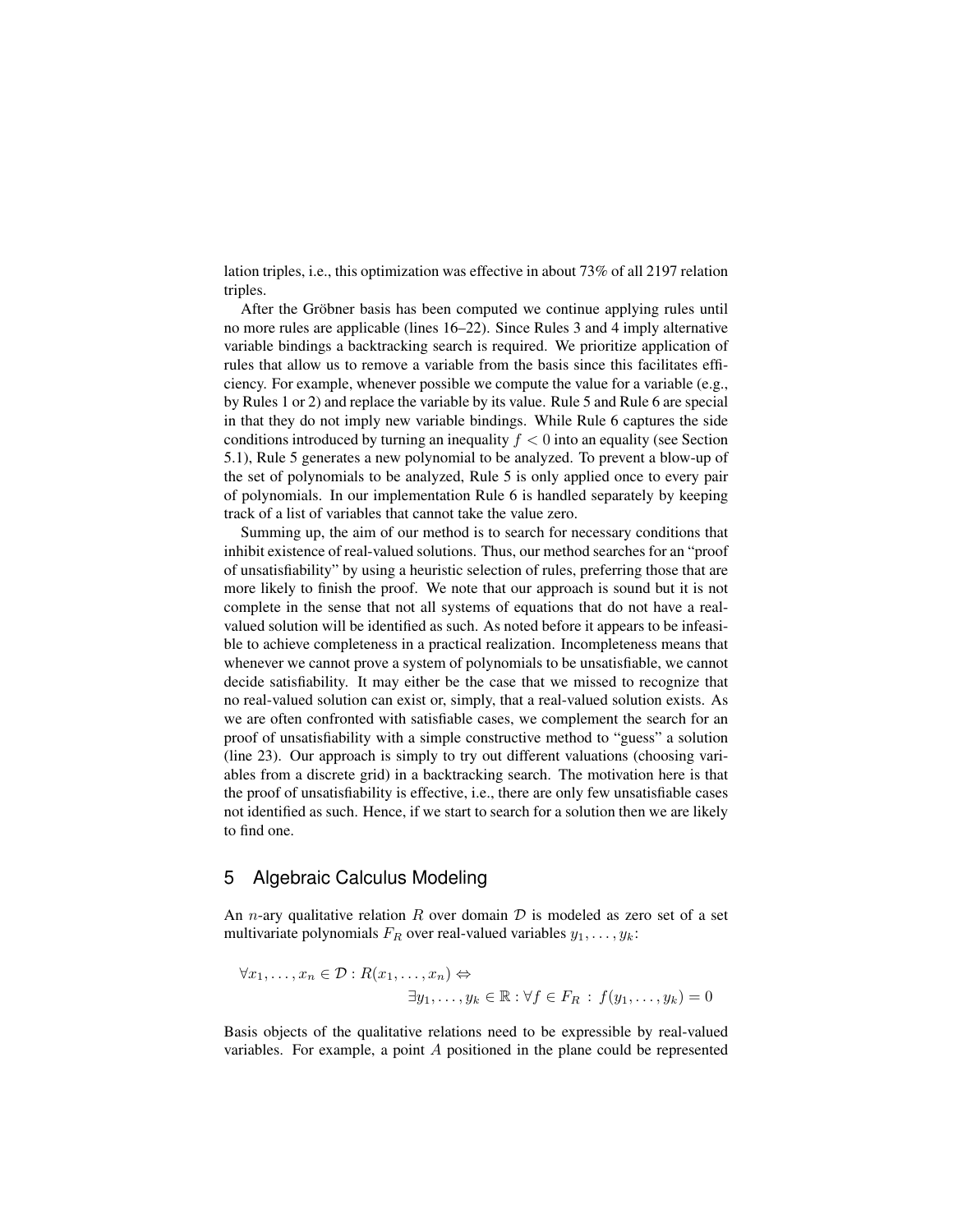|     | Algorithm 1 The algebraic reasoning algorithm                            |                                                                     |  |  |  |  |
|-----|--------------------------------------------------------------------------|---------------------------------------------------------------------|--|--|--|--|
|     | 1: function DECIDES ATISFIABILITY(P)                                     | $\triangleright$ P is a set of polynomials                          |  |  |  |  |
| 2:  | while $P$ is not a Gröbner basis do                                      | $\triangleright$ Gröbner basis algorithm                            |  |  |  |  |
| 3:  | $(p,q) \leftarrow$ CRITICALPAIR $(P)$                                    |                                                                     |  |  |  |  |
| 4:  | $h \leftarrow \text{NORMALFORM}(p, q, P)$                                |                                                                     |  |  |  |  |
| 5:  | if $h \neq 0$ then                                                       |                                                                     |  |  |  |  |
| 6:  | $P \leftarrow P \cup \{h\}$                                              | $\triangleright$ check rule implications for every new h            |  |  |  |  |
| 7:  |                                                                          | if h matches some $r \in rules$ and r implies variable binding then |  |  |  |  |
| 8:  |                                                                          | if implied binding violates side conditions then                    |  |  |  |  |
| 9:  | return "not satisfiable"                                                 |                                                                     |  |  |  |  |
| 10: | end if                                                                   |                                                                     |  |  |  |  |
| 11: | $P \leftarrow$ APPLYRULE $(r, P)$                                        |                                                                     |  |  |  |  |
| 12: | end if                                                                   |                                                                     |  |  |  |  |
| 13: | $P \leftarrow \text{REDuce}(P)$                                          |                                                                     |  |  |  |  |
| 14: | end if                                                                   |                                                                     |  |  |  |  |
| 15: | end while                                                                | $\triangleright$ P is now a reduced Gröbner basis                   |  |  |  |  |
| 16: | while there is $p \in P$ , $r \in rules$ such that p matches r <b>do</b> |                                                                     |  |  |  |  |
| 17: | try application of rule $r$                                              | $\triangleright$ initiate backtracking search                       |  |  |  |  |
| 18: | if implied binding violates side conditions or is not real-valued then   |                                                                     |  |  |  |  |
| 19: | return "not satisfiable"                                                 |                                                                     |  |  |  |  |
| 20: | end if                                                                   |                                                                     |  |  |  |  |
| 21: | $P \leftarrow$ APPLY RULE $(r, P)$                                       |                                                                     |  |  |  |  |
| 22: | end while                                                                |                                                                     |  |  |  |  |
| 23: | $P \leftarrow \text{TRYValues}(P)$                                       | $\triangleright$ if proving unsatisfiability fails, try to guess    |  |  |  |  |
| 24: | if $P = \{0\}$ then                                                      | $\triangleright$ satisfiable valuation found                        |  |  |  |  |
| 25: | return "satisfiable"                                                     |                                                                     |  |  |  |  |
| 26: | else                                                                     |                                                                     |  |  |  |  |
| 27: | return "don't know"                                                      | $\triangleright$ fail                                               |  |  |  |  |
| 28: | end if                                                                   |                                                                     |  |  |  |  |
|     | 29: end function                                                         |                                                                     |  |  |  |  |

by  $x_A$ ,  $y_A$ , a circle by its origin and radius, etc. Several sets of polynomials are combined to model a qualitative reasoning problem.

# 5.1 Resolving Inequalities

Several qualitative relations can be modeled naturally using inequalities. For example,  $x < y$  could model in a real-valued temporal domain the precedence of time point  $x$  over  $y$ . Algebraic reasoning methods require us to transform inequality into equations. To accomplish this we introduce new variables  $s, v$  which we call *slack variables*: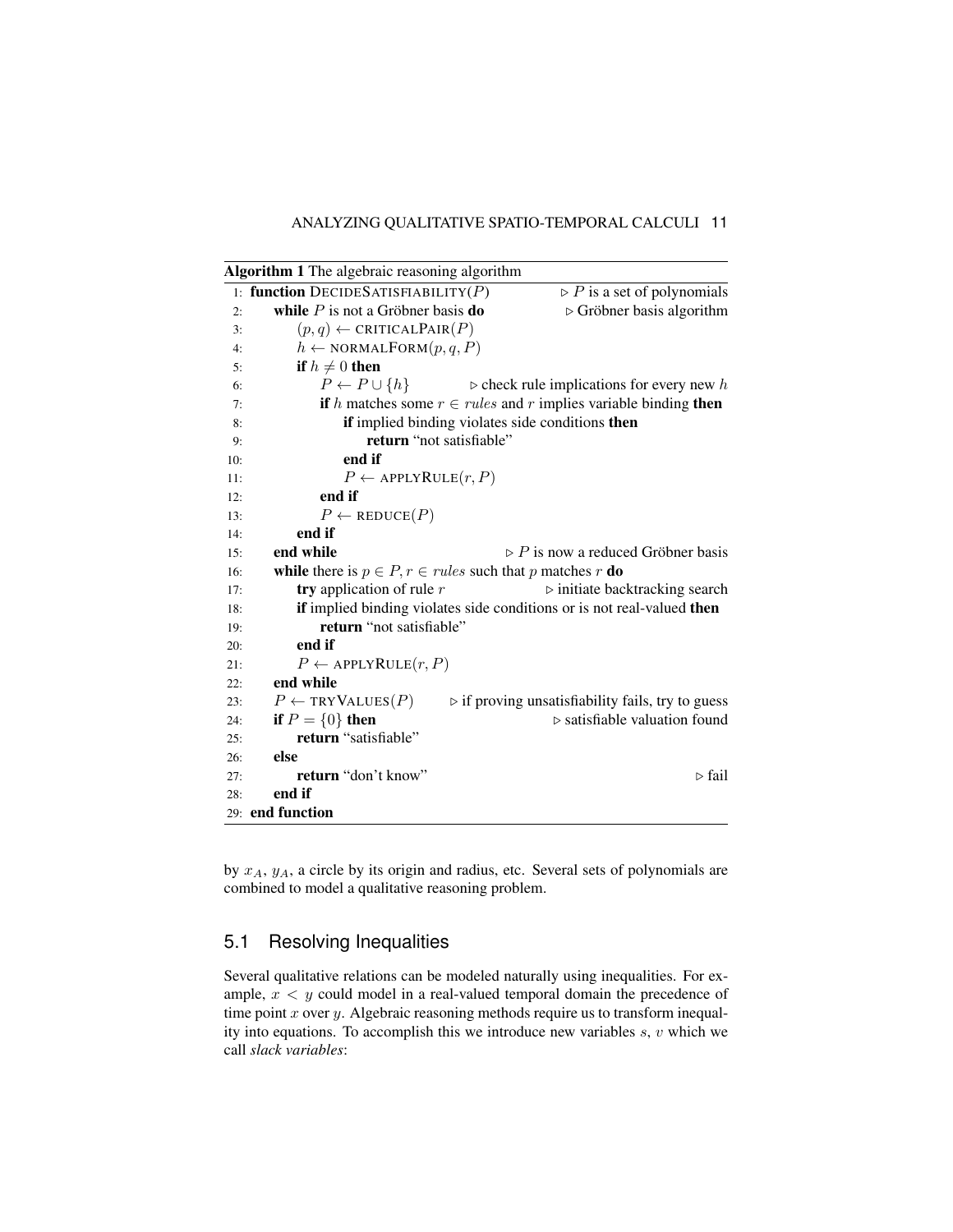```
f(x_1, \ldots, x_n) < 0 \rightarrow f(x_1, \ldots, x_n) + s^2 = 0 \land s^2v^2 - 1 = 0f(x_1, \ldots, x_n) \leq 0 \quad \leadsto \quad f(x_1, \ldots, x_n) + s^2 = 0f(x_1,...,x_n) > 0 \rightarrow f(x_1,...,x_n) - s^2 = 0 \land s^2v^2 - 1 = 0f(x_1, \ldots, x_n) \geq 0 \implies f(x_1, \ldots, x_n) - s^2 = 0f(x_1, \ldots, x_n) \neq 0 \ \ \leadsto \ \ f(x_1, \ldots, x_n) > 0 \ \lor \ f(x_1, \ldots, x_n) < 0
```
In case of transforming  $<$  and  $>$  the second equation ensures that slack variables cannot take the value 0. The use of a slack variable s in squared form  $s^2$ ensures that the term stands for a non-negative value.

#### 5.2 Handling Conjunction, Disjunction, and Negation

A solution to a system of equations is a solution if it satisfies all equations in the system. In other words, equation systems have conjunctive semantics and thus no effort is required to express that  $f(x_1, \ldots, x_n) = 0 \wedge g(x_1, \ldots, x_n) = 0$  holds. Suppose that  $f(x_1, \ldots, x_n) = 0 \vee g(x_1, \ldots, x_n) = 0$  shall be satisfied. This can be achieved by considering  $f(x_1, \ldots, x_n) \cdot g(x_1, \ldots, x_n) = 0$ . Negation of  $f(x_1, \ldots, x_n) = 0$  can be modeled by changing the equation to  $f(x_1, \ldots, x_n) \neq 0$ 0 and then resolving the inequality as described above.

## 5.3 Example: Ligozat's  $\mathcal{LR}$  calculus

Let us have a closer look at the  $\mathcal{LR}$  calculus (Ligozat, 1993) which defines 9 ternary base relations of point positions in the plane (see Figure 1 (a)). Seven relations differentiate the case of different reference points ( $A \neq B$ , Figure 1 (a) left), and two relations differentiate the degenerate case of identical reference points (Figure 1 (a) right). We represent a point A by two variables  $x_A, y_A$  which represent the point's  $x$  and  $y$  coordinate. For modeling qualitative relations we use the following set of geometric primitives from which qualitative relations are constructed by conjunction:

| $inFrontOf(A, B, C), not BehindOf(A, B, C)$                                                         | ΦС          |
|-----------------------------------------------------------------------------------------------------|-------------|
| $x_C = x_A + \lambda (x_B - x_A)$ , new variable $\lambda$                                          |             |
| $y_C = y_A + \lambda (y_B - y_A)$                                                                   |             |
| $inFrontOf: \lambda > 1$                                                                            |             |
| $not \text{BehindOf}: \lambda > 0$                                                                  |             |
| rightOfLine(A, B, C)                                                                                |             |
| $x_C \cdot y_B - x_A \cdot y_B - x_C \cdot y_A + x_A \cdot y_C - x_B \cdot y_C + x_B \cdot y_A > 0$ | $\bullet$ C |
|                                                                                                     |             |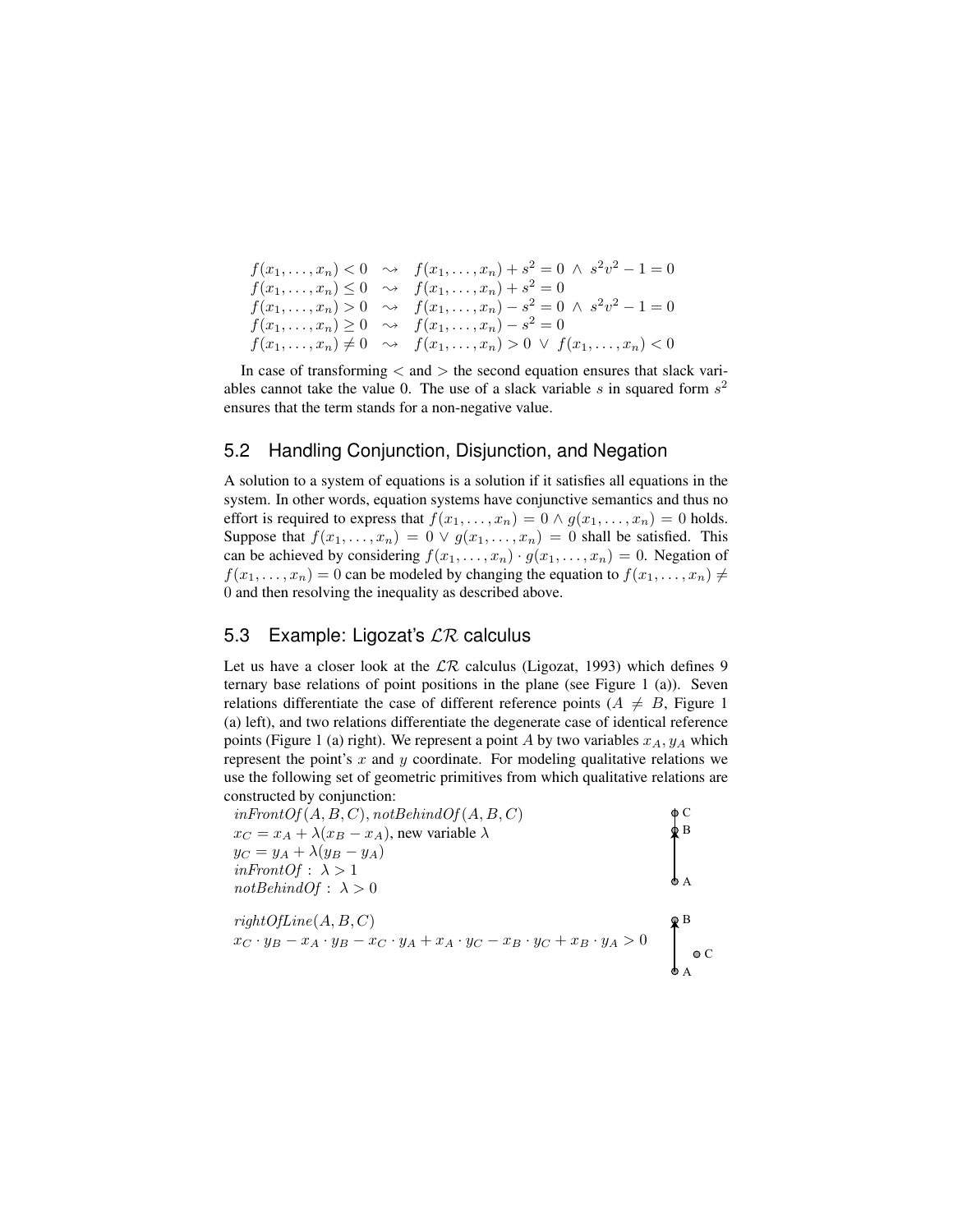

*Figure 1.*: (a) Base relations of the ternary  $LR$  calculus: 7 point-to-vectorrelations and two degenerate cases for  $A = B$  (b) Base relations of the ternary DCC calculus: 15 point-to-vector-relations and two degenerate cases

(derived from scalar product  $\langle \overrightarrow{AB}, \begin{pmatrix} 0 & 1 \\ -1 & 0 \end{pmatrix} \cdot \overrightarrow{AC} \rangle$ )

 $Equals(A, B)$  $x_A = x_B$  $y_A = y_B$ 

 $NotEquals(A, B)$  $x_A^2 - 2x_Ax_B + x_B^2 + y_A^2 - 2y_Ay_B + y_B^2 > 0$ 

Using these primitives we model the  $\mathcal{LR}$  relations:

| R(A, B, C) | description using geometric primitives        |
|------------|-----------------------------------------------|
| S          | $Notequals(A, B) \wedge Equals(A, C)$         |
| e          | $Notequals(A, B) \wedge Equals(B, C)$         |
| h          | $NotEquals(A, B) \wedge inFrontOf(B, A, C)$   |
| $\dot{i}$  | $NotEquals(A, B) \wedge notBehindOf(A, B, C)$ |
| f          | $NotEquals(A, B) \wedge inFrontOf(A, B, C)$   |
| l          | $NotEquals(A, B) \wedge rightOfLine(B, A, C)$ |
| r          | $NotEquals(A, B) \wedge rightOfLine(A, B, C)$ |
| dou        | $Equals(A, B) \wedge notEquals(A, C)$         |
| tri        | $Equals(A, B) \wedge Equals(A, C)$            |
|            |                                               |

# 6 Posing Qualitative Reasoning Tasks Algebraically

We use algebraic reasoning to check whether there exists an instantiation of objects satisfying all modeled relations at the same time. In the terminology of qualitative reasoning, sets of relations over objects are called *qualitative constraint networks* and deciding existence of a satisfying instantiation is referred to as de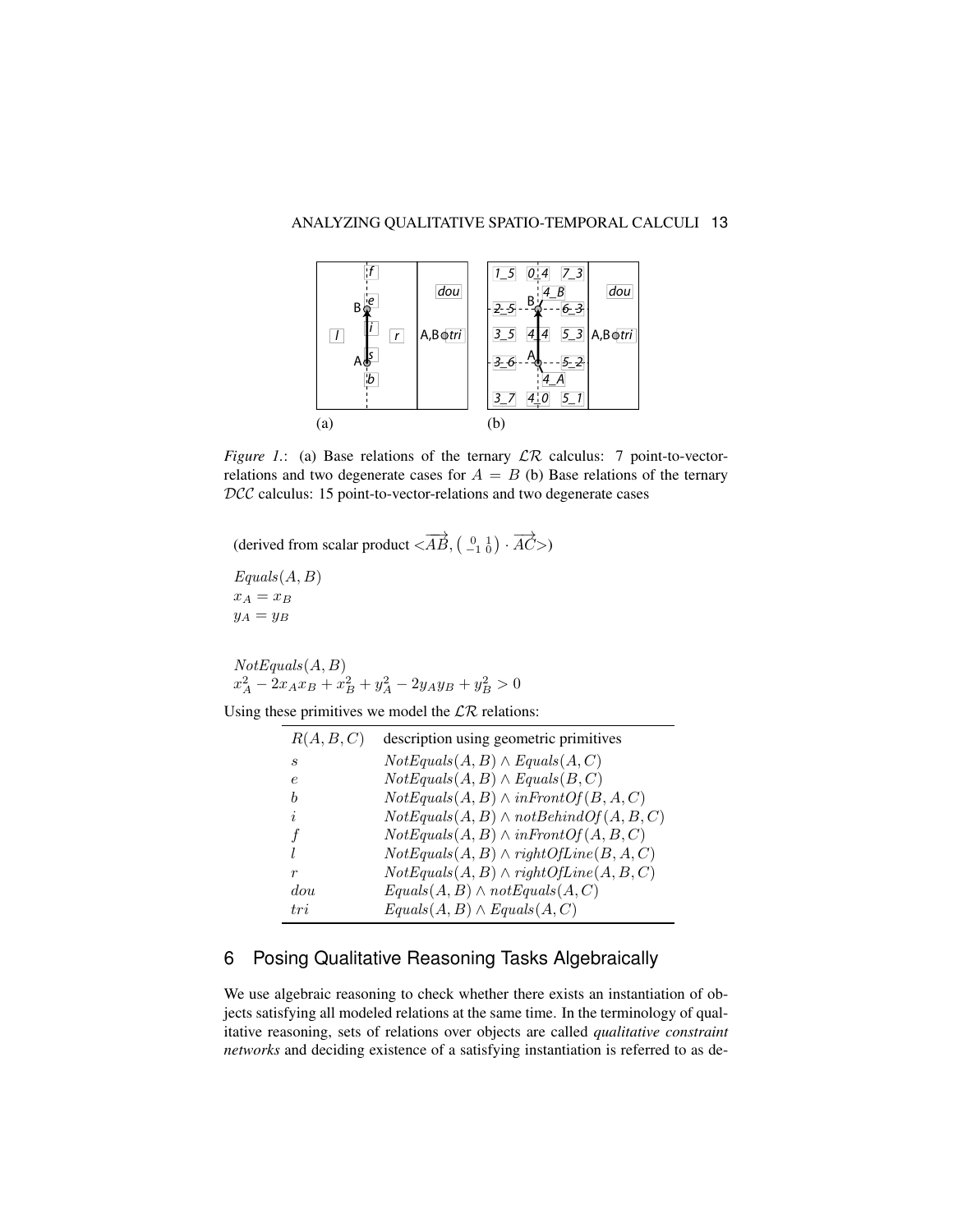ciding *consistency* of a constraint network. In other words, algebraic reasoning decides consistency of qualitative constraint networks. We use specifically constructed constraint networks to determine a variety of calculus properties.

In the following, let R, S, T stand for a base relation from the set  $\beta$  of all base relations in a given  $n$ -ary calculus and let  $k$  denote the total number of base relations.

#### 6.1 Permutation Operations

Let  $\pi$  be a permutation such that  $R(x_1, x_2, \ldots, x_n)$  implies  $R^{\pi}(x_{\pi(1)}, x_{\pi(2)}, \ldots, x_n)$  $x_{\pi(n)}$ ). For computing the (weak) permutation operation we construct constraint networks

$$
C_{R,S}^{\pi} := \{ R(x_1, x_2, \dots, x_n), S(x_{\pi(1)}, x_{\pi(2)}, \dots, x_{\pi(n)}) \}
$$
(3)

for all base relations R, S. The desired relation  $R^{\pi}$  is given by

$$
\{S \in \mathcal{B} | C_{R,S}^{\pi} \text{ is satisfiable }\} \tag{4}
$$

Computing a permutation operation involves  $k^n$  satisfiability tests.

## 6.2 Composition Operation

For all triples of base relations  $R, S, T$  we construct a constraint network:

$$
C_{R,S,T}^c := \{ R(x_1, \ldots, x_n), S(x_2, \ldots, x_{n+1}), T(x_1, \ldots, x_{n-1}, x_{n+1}) \}
$$
 (5)

The network is consistent if and only if  $T \subseteq R \circ S$  (cp. Definition 2). Computing the full composition operation involves  $k^3$  satisfiability tests. Efficiency of this procedure can be improved by avoiding redundant computations as has been shown in (Bennett, 1994) for binary calculi which define a set of JEPD base relations. In order to apply this optimization, JEPDness needs to be checked and symmetric relations need to be identified.

## 6.3 JEPDnes, weakness of operations, symmetry, etc.

We check whether a set of base relations meets the JEPD property in two steps

- Exhaustiveness:  $\neg B_1(x_1, \ldots, x_n) \wedge \ldots \wedge \neg B_k(x_1, \ldots, x_n)$  is unsatisfiable
- Disjointness: for every pair of relations  $B_i, B_j$  its conjunction  $B_i(x_1, \ldots, x_n)$  $\wedge B_i(x_1,\ldots,x_n)$  is unsatisfiable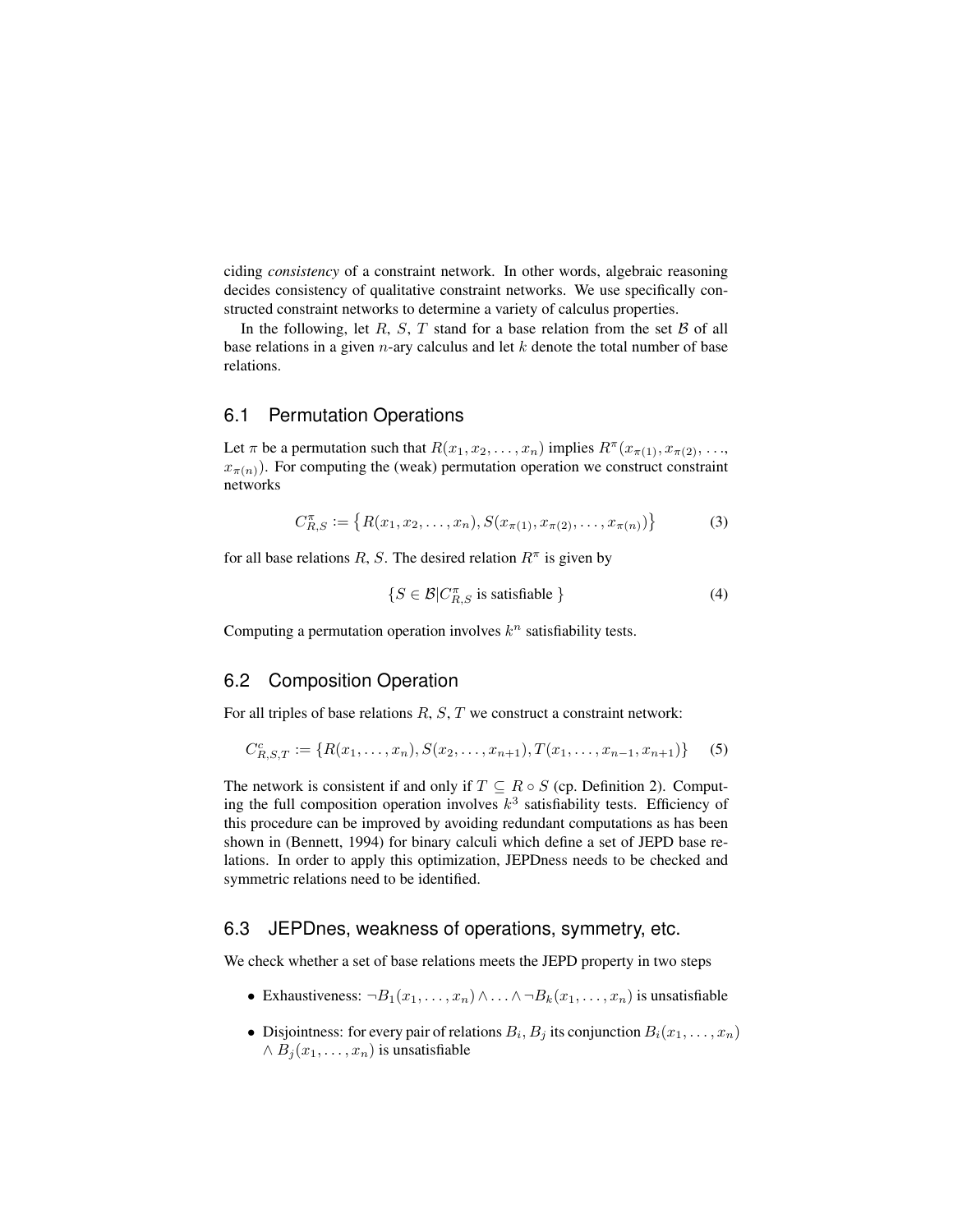Testing JEPDness involves  $\frac{k^2-k}{2}+1$  satisfiability tests. Analogously, we can also analyze whether an operation is strong or weak. Let  $R \diamond S = B_{i_1} \cup B_{i_2} \cup \ldots \cup B_{i_s}$ whereby all  $B_{i_j}$  are base relations. Composition of R and S is strong if and only if there does not exist a configuration that is not contained in the  $R \diamond S$  but which is contained in of the base relation  $B_{i_k}$ . Thus, we need to check whether

$$
\neg (R(x_1, x_2, \dots, x_n) \land S(x_2, \dots, x_{n+1})) \land B_{i_k}(x_1, \dots, x_{n-1}, x_{n+1}) \qquad (6)
$$

is unsatisfiable for all base relations  $B_{i_k}$  covered by  $R \diamond S$ .

## 6.4 Interdependency Tables

.

As introduced by Gerevini and Renz, *interdependency tables* express implications of combining relations stemming from different constraint calculi (Gerivini & Renz, 2002). For example, containment information has implications on size, a region can only contain a smaller region. Interdependency tables are used by the bipath consistency algorithm (see Gerivini & Renz, 2002) for deciding consistency of linked constraint networks over two distinct calculi.

As the algebraic approach to calculus analysis purely builds on relation semantics, constraints expressed in different calculi can directly be combined. If the joined algebraic models of relations  $R$  and  $S$  are unsatisfiable,  $R$  and  $S$  cannot hold simultaneously independent of whether  $R$  and  $S$  belong to the same calculus or not. For computing the complete interdependency table for two calculi which involve *n* and *m* base relations,  $n \cdot m$  satisfiability tests are required.

Among other relation properties one can check whether a relation  $R$  is symmetric by testing the unsatisfiability of  $R(x_1, x_2, \ldots, x_n) \wedge \neg R(x_n, x_{n-1}, \ldots, x_1)$ .

## 7 SparQ Implementation

The approach presented here has been implemented and integrated into the publicly available spatial reasoning toolbox SparQ. Interpreting reasoning in a broad sense, SparQ covers mapping information from quantitative to qualitative domains, applying constraint reasoning to qualitative information, reasoning about calculi, and mapping qualitative information back to the quantitative domain. The toolbox is designed for extensibility and released under the GNU GPL public license for free software.

By default, SparQ compiles to utilize the graded lexicographic monomial ordering. The selection of critical pairs (line 3 in Algorithm 1) is performed by the method proposed in (Giovini, Mora, Niesi, Robbiano, & Traverso, 1991). This method helps to avoid critical pairs which would be reduced to a zero polynomial, thereby saving computation time. We tested our implementation of Buchberger's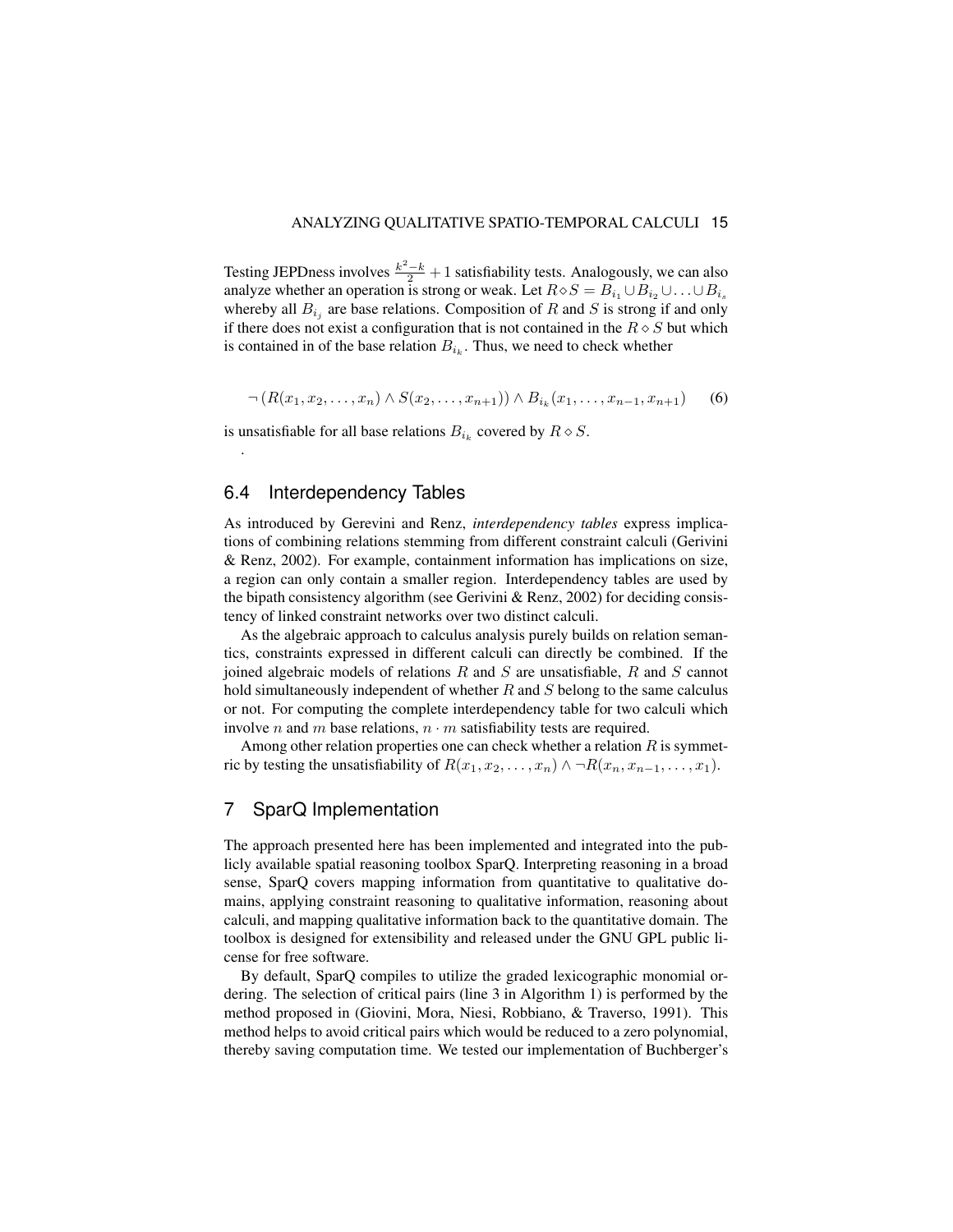algorithm against that of the CoCoA system to facilitate a correct implementation. Validating the complete SparQ reasoner appears to be infeasible, however. Since Computation time for determining the Gröbner basis is largely depended on the overall number of variables occurring in the equations, so we try to remove variables by

- variable binding Without loss of generality we set some variables freely. In relative calculi one point may be set to 0, one interval may be set to  $[0, 1]$ , or one line segment may be set to  $(0, 0)$   $(0, 1)$ .
- **variable substitution** Whenever the identity of variables is inferred  $(x_i = x_k)$ ,  $i < k$ ), we immediately replace all occurrences of  $x_i$  by  $x_k$ . Substitution is performed in favor of having more slack variables (higher indices) that are subject to a side condition  $x_k \neq 0$  (see Section 5.1). This replacement scheme ensures that no side condition is missed.

At the cost of code complexity further improvements are possible, for example by employing a more efficient algorithm for computing the Gröbner basis (Faugère, 1999, 2002), but the present methods proved to be reasonably fast.

The main feature of the implementation is the specific treatment of slack variables. The algebraic modeling of polynomials introduces special polynomials in the form  $s^2 \cdot v^2 = 1$  to enforce a non-zero value for s and v. This side condition is reflected by Rule 6. In our implementation we collect side conditions  $x_i \neq 0$  and store them separate from the polynomials. Whenever we determine a new variable binding we first check whether the binding violates one of these side conditions. In order to make this approach effective, we try to have polynomials that involve many slack variables rather than having polynomials without slack variables. This is achieved by using variables with high indices as slack variables in conjunction with the (graded) lexicographic variable ordering. This variable ordering causes Buchberger's algorithm to eliminate variables with small indices, while retaining those with high indices. The resulting equations allow for an effective application of the rule-based proof system.

Furthermore, before starting analysis of a composition table, some time is spent on randomly generating object configurations by assigning random numbers to all variables in the equation system except for the slack variables. Our implementation retains knowledge about the original inequalities used to model the qualitative relations and so it becomes an easy task to identify which qualitative relation holds for a given valuation. So we can read off consistent scenarios as they are recorded by the composition table. We do not need to analyze these configurations any further and can hence save additional computation time.

All algebraic reasoning methods are implemented in LISP, taking advantage of the dynamic memory management and exact arithmetics on rational numbers provided by this programming language.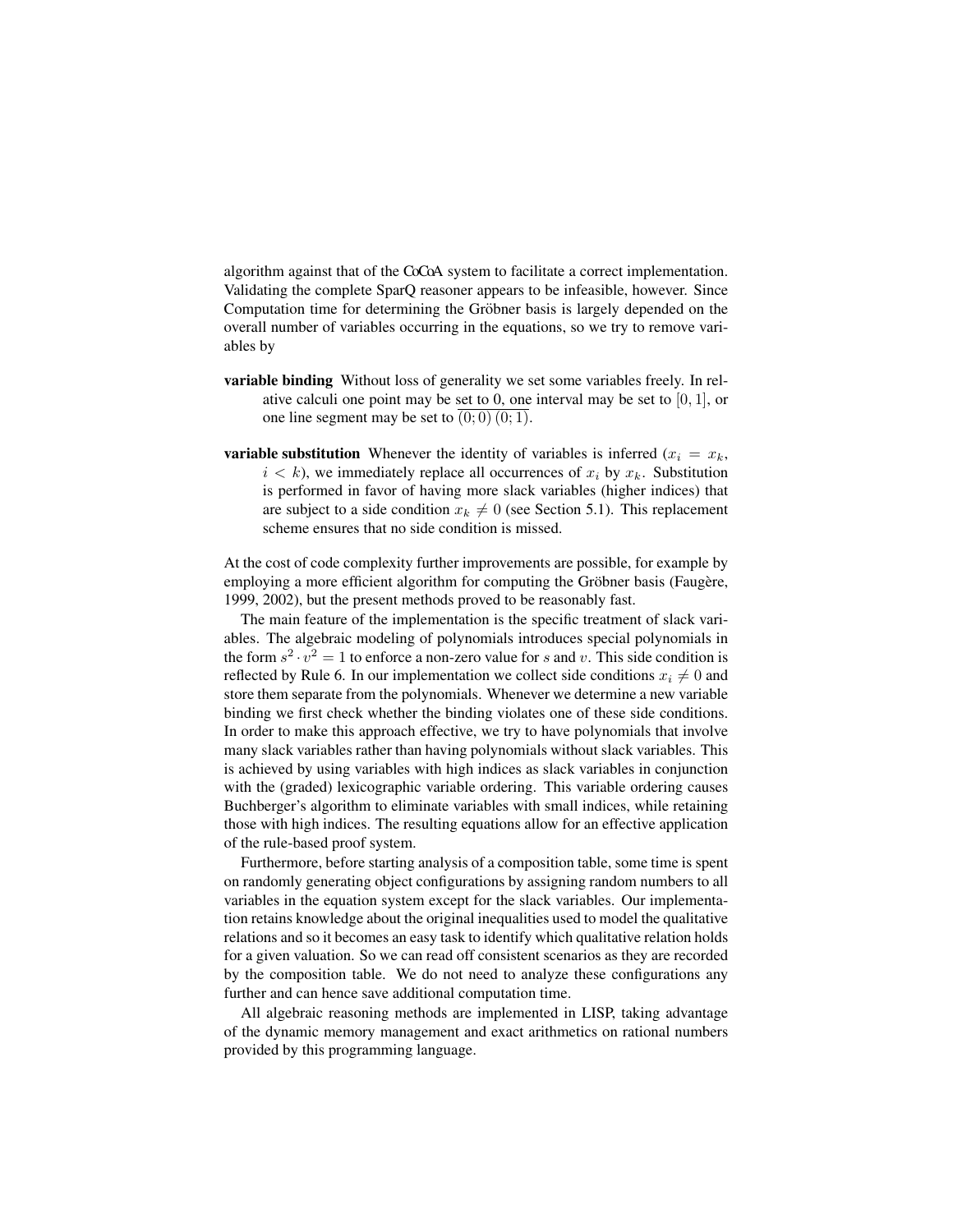|                                     | lexicographic |            |                  |         | graded lexicographic |                  |  |
|-------------------------------------|---------------|------------|------------------|---------|----------------------|------------------|--|
| calculus                            | success       | total time | avg. time        | success | total time           | avg. time        |  |
| Allen                               | 83%           | 249.1s     | 113ms            | 83%     | 122.35s              | 56 <sub>ms</sub> |  |
| $\mathcal{D}\mathcal{C}\mathcal{C}$ | 99%           | 145.9s     | 30 <sub>ms</sub> | 99%     | 72.3s                | 15 <sub>ms</sub> |  |
| $\mathcal{LR}$                      | 98%           | 27.4s      | 38ms             | 98%     | 25.5s                | 35 <sub>ms</sub> |  |
| point                               | 93%           | 3.9s       | 144ms            | 93%     | 3.9s                 | 144ms            |  |

Table 2: Success rates and total computation times required to run verification of composition tables

# 8 Experimental Results for Verifying Operation Tables

We conduct an experimental evaluation of the presented method for selected qualitative spatial calculi using our SparQ implementation. The focus of the experiments is to evaluate the performance of the algebraic reasoning part, i.e., computing and examining the Gröbner basis. In our experiments we analyze, on the temporal side, Allen's interval algebra (Allen, 1983), the point calculus (Vilain, Kautz, & Beek, 1989), and, on the spatial side, the ternary  $\mathcal{LR}$  calculus (Ligozat, 1993) and the double cross calculus ( $DCC$ ) (Freksa, 1992). An Apple Mac Book Pro (Intel Core 2 Duo 2.66 Ghz, 4GB Ram, Mac OS 10.5) serves as experimental platform, but only one core is used by SparQ. SparQ is compiled using the LISP system  $SBCL^3$ , version 1.0.38.

For each calculus we evaluate the performance for analyzing the composition table as this is the most challenging operation to analyze. All triples of relations are examined, thus involving some redundant computations (cp. Bennett, 1994). However, our interest here is to evaluate the handling of any relation combination. We set a time limit of 10 seconds per individual computation. Any computation that is not finished within the time limit is aborted. We compare the output of our system with the respective composition table given by the literature. All composition tables have been checked carefully, but we note that to the best of our knowledge none of these calculi has been formally verified yet. Our method is not complete but it is sound by design and no errors have been observed. For our evaluation we count the number of relation triples that we failed to identify as inconsistent scenarios (missed negatives) as well as the failures to construct a solution (missed positives).

The success rate of verifying a composition table is computed as the faction of all scenarios for which we could either proof inconsistency or construct a model. In Table 2 we present the overall success rates and time requirements for running the complete verification with SparQ (see Appendix B.3). The time measurements include all setup and I/O operations. Due to a randomized model construction little

<sup>3</sup>http://www.sbcl.org/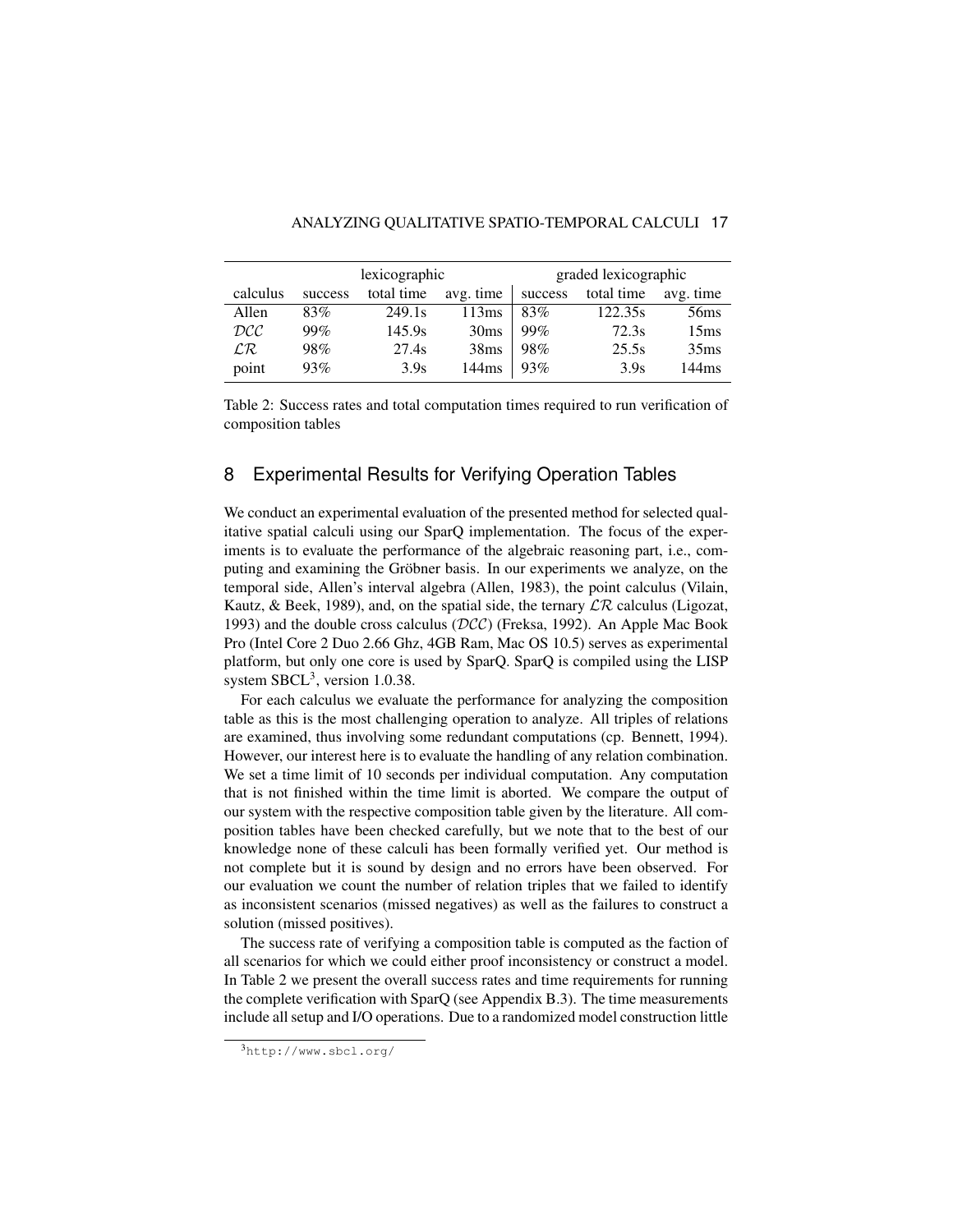|                                     | lexicographic |          |                    | graded lexicographic |                   |                    |
|-------------------------------------|---------------|----------|--------------------|----------------------|-------------------|--------------------|
|                                     |               | total    | avg.               |                      | total             | avg.               |
| calculus                            | success       | time     | time               | success              | time              | time               |
| Allen                               | 1788 / 1788   | 52s      | 24ms               | 1786 / 1788          | 30s               | 14 <sub>ms</sub>   |
| $\mathcal{D}\mathcal{C}\mathcal{C}$ | 4352/4357     | 254s     | 52ms               | 4352/4357            | 58s               | 12ms               |
| $\mathcal{LR}$                      | 653           | $166s^3$ | 228ms <sup>3</sup> | 653                  | 135s <sup>4</sup> | 186ms <sup>4</sup> |
| point                               | 14/<br>14     |          | $\langle$ 1ms      | 14 /<br>14           |                   | $<$ 1 ms           |

<sup>3</sup> 16 timeouts occurred and computation was aborted after 10s

<sup>4</sup> 12 timeouts occurred and computation was aborted after 10s

|  |  |  | Table 3: Computation times for testing unsatisfiability |  |
|--|--|--|---------------------------------------------------------|--|
|  |  |  |                                                         |  |

variations of both the exact time and the success rate occur, but these are less than one percentage point in success rate and are neglected. The analysis is carried out for the lexicographic monomial ordering as well as for the graded lexicographic monomial ordering.

In Figure 2 we present the success rates for each calculus broken up into the number of models found and the number of inconsistencies detected. For all calculi, more than 80% of the scenarios have been verified. However, one can observe a difference in the success rate between proving inconsistency algebraically (above 98%) and searching for a model (as little as approximately 20% success rate in case of Allen's interval algebra).

Since our primary interest is to evaluate the algebraic proof system for showing unsatisfiability of configurations (computing the Gröbner basis and running the rule-base reasoner), we analyze this component in little more detail.

For this test we disable the randomized model generation and run the algebraic proof system on all triples of relations. Table 3 gives the results, showing the number of inconsistent scenarios detected, the total computation time, and the average time spend on analyzing a single scenario. Again, this is done separately for the lexicographic and graded lexicographic monomial ordering. Times are measured with a resolution of 1ms, so computation times below 1ms are not recorded. Therefore, we omit time measurements for the point calculus for which mostly computation times below 1ms occur. We analyze the distribution of computation times in little more detail. In Figure 3 the number of scenarios that can be analyzed within a given time slot is plotted for the DCC calculus. As can be seen, about half of the 4917 scenarios can be analyzed in at most 2ms each.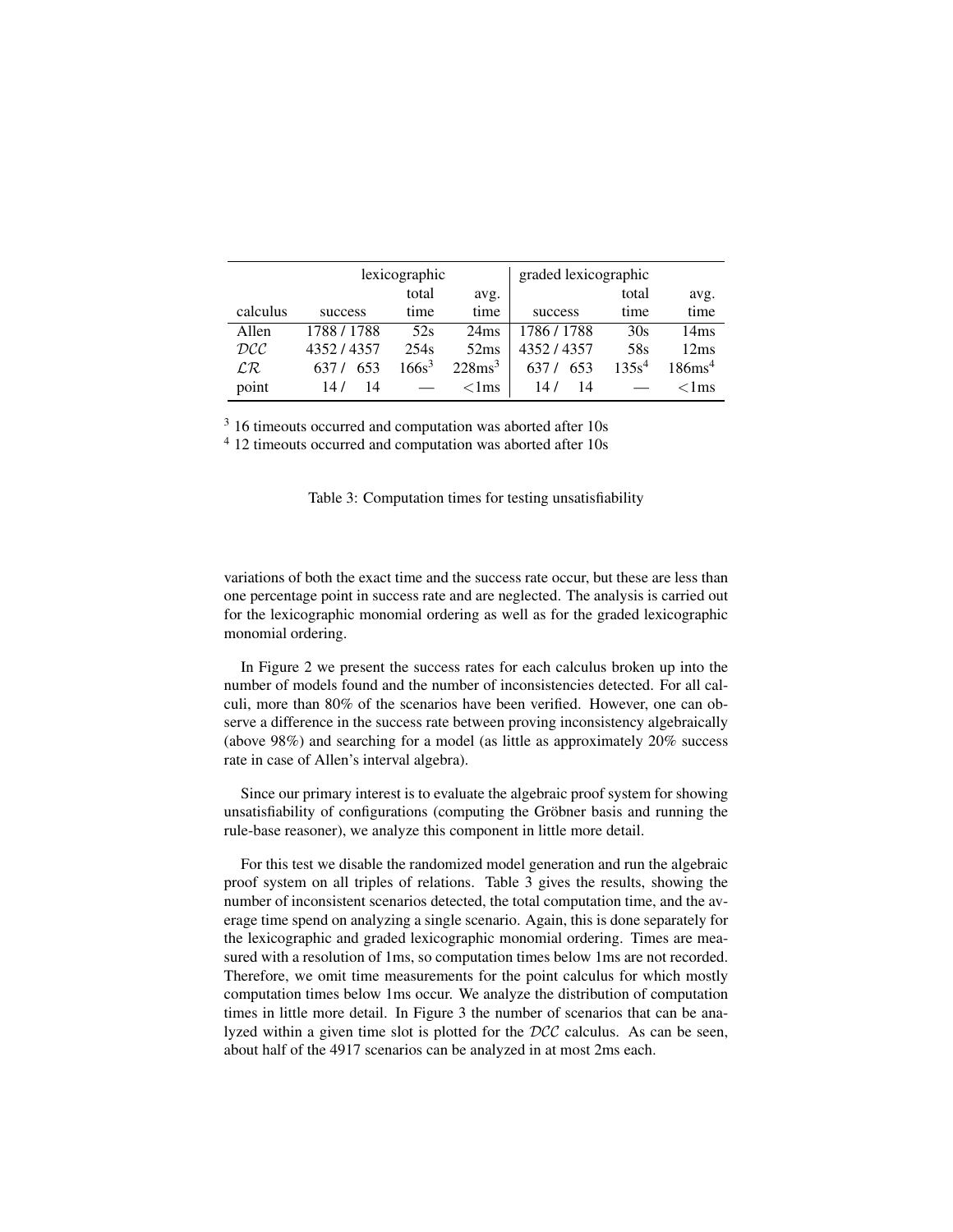

*Figure 2.:* Success rate of the algebraic reasoning tool in verifying composition tables. The column "total" gives the overall success rate for each calculus, columns "models" and "inconsistencies" itemize the performance for scenarios that have a model and for inconsistent scenarios.

## 9 Discussion of the Results

The method of algebraic reasoning is able to determine the magnitude of entries in the composition tables of the calculi analyzed. Of the two relative position calculi  $\mathcal{LR}$  and  $\mathcal{DCC}$ , analyzing the  $\mathcal{DCC}$  calculus composition required more resources. A reason for this can be seen in the more complex algebraic modeling of DCC relations which involves more geometric constraints and, thus, more equations.

The experiments shows in particular that most inconsistent scenarios have been identified as such. The computation time analysis shown in Figure 3 reveals that more than 90% of the scenarios have been handled in less than 100ms. This quickness of operation is due to the employed (graded) lexicographic monomial ordering in conjunction with a specific variable assignment scheme. Low indices are used to represent objects in the domain  $(x_1, x_2, \ldots, x_k)$  and high indices are used for slack variables  $(x_{k+1}, x_{k+2}, \ldots)$ . This directs computation of the Gröbner basis towards producing equations containing only slack variables. Since these equations are subject to side conditions  $x_i \neq 0$ , Rule 3 and 4 (see Table 1) are effective in detecting violations. Note that one is usually able to find a solution to equations modeling an inconsistent scenario if slack variables are allowed to take the value 0 as, in the way we designed the geometric primitives, this means that points coincide and relative direction information vanishes. Unfortunately, it is very difficult to get a theoretical underpinning of this observation. Note that this also applies to the graded lexicographic ordering which gives similar results. Only in case of Allen's interval algebra there is a difference in effectivity (cp. Table 3):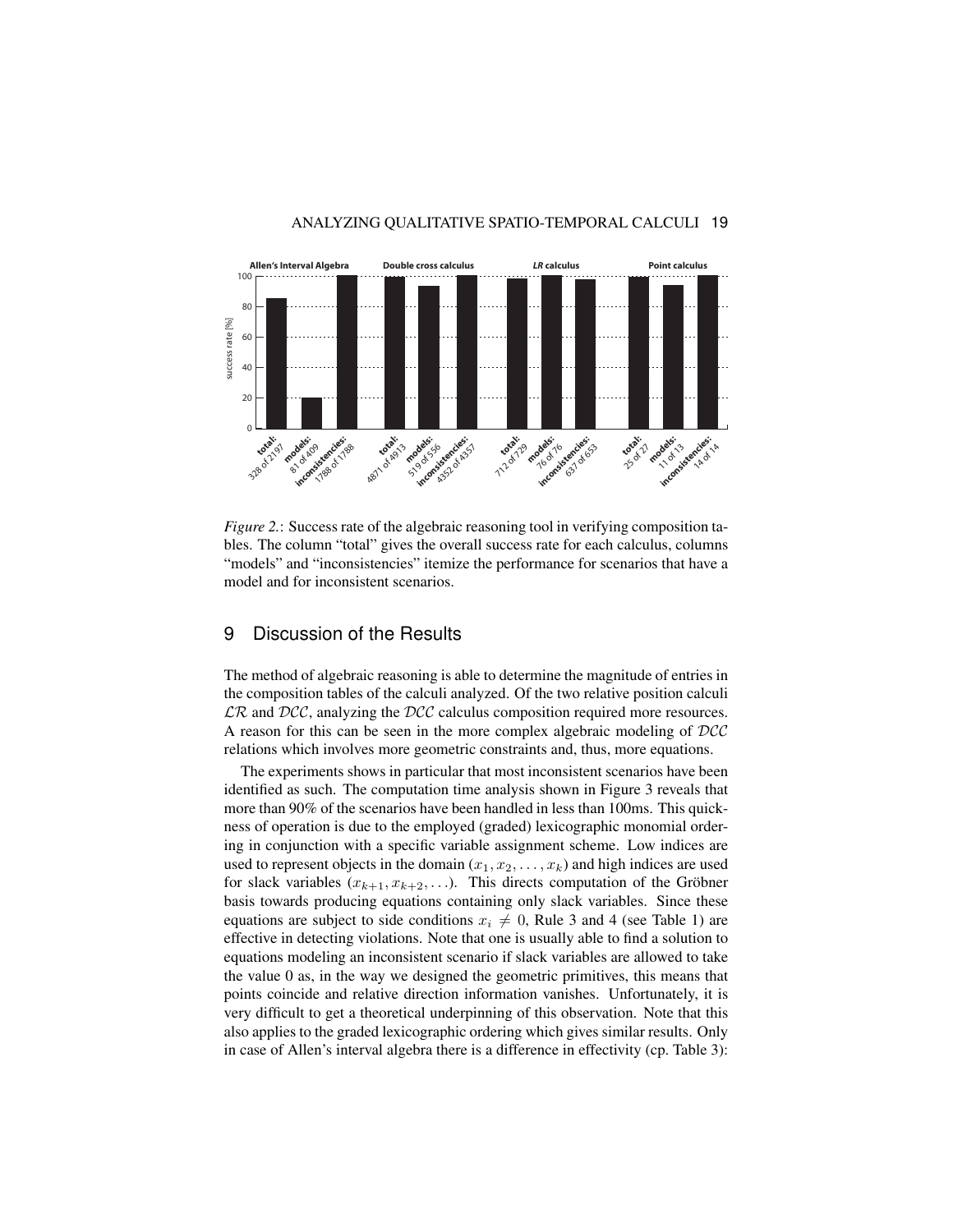

*Figure 3.: DCC* scenarios tested for unsatisfiability per computation time

using the graded lexicographic ordering two of the inconsistent scenarios were not identified whereas using the lexicographic ordering all inconsistent scenarios have been identified. With respect to the runtime, the graded lexicographic ordering allows for faster computation times (see Table 2), mainly because it helps to avoid generating polynomials with high exponents that require more time to handle.

For  $DCC$ , the point calculus, and the  $\mathcal{LR}$  calculus the success rate of the search for a scenario is similar to that of identifying inconsistencies. However, in case of Allen's interval calculus, the method performs poorly with only a success rate of approximately 20%. The poor performance results from the specifics of the search method. When the proof of unsatisfiability is aborted without success, the search method starts with the reduced Gröbner basis computed before. Firstly, this allows the search to take advantage of simplifications of the polynomials (e.g., variable elimination) which were identified while computing the Gröbner basis. Secondly, any variable assignment inferred by the unsatisfiability proof is applicable as well, thereby reducing the total number of free variables. This reduces the overall search depth and improves efficiency in many cases. However, the approach requires the search to find a valuation that reduces *all* polynomials in the Gröbner base to zero, including polynomials over slack variables. The reduction is performed by applying the same transformation rules as in the first step of the proof. In case of Allen's interval algebra, equations frequently appear which cannot be handled by the system. In this particular case, it would have been beneficial not to use the reduced Gröbner basis as starting point for search, but to start with the initial set of inequalities. Further research is needed to identify a universal search method that matches the performance of system's core method of proving unsatisfiability.

In the testing phase of our implementation of Buchberger's algorithm we compared our method with an alternative algorithm for computing the Gröbner basis,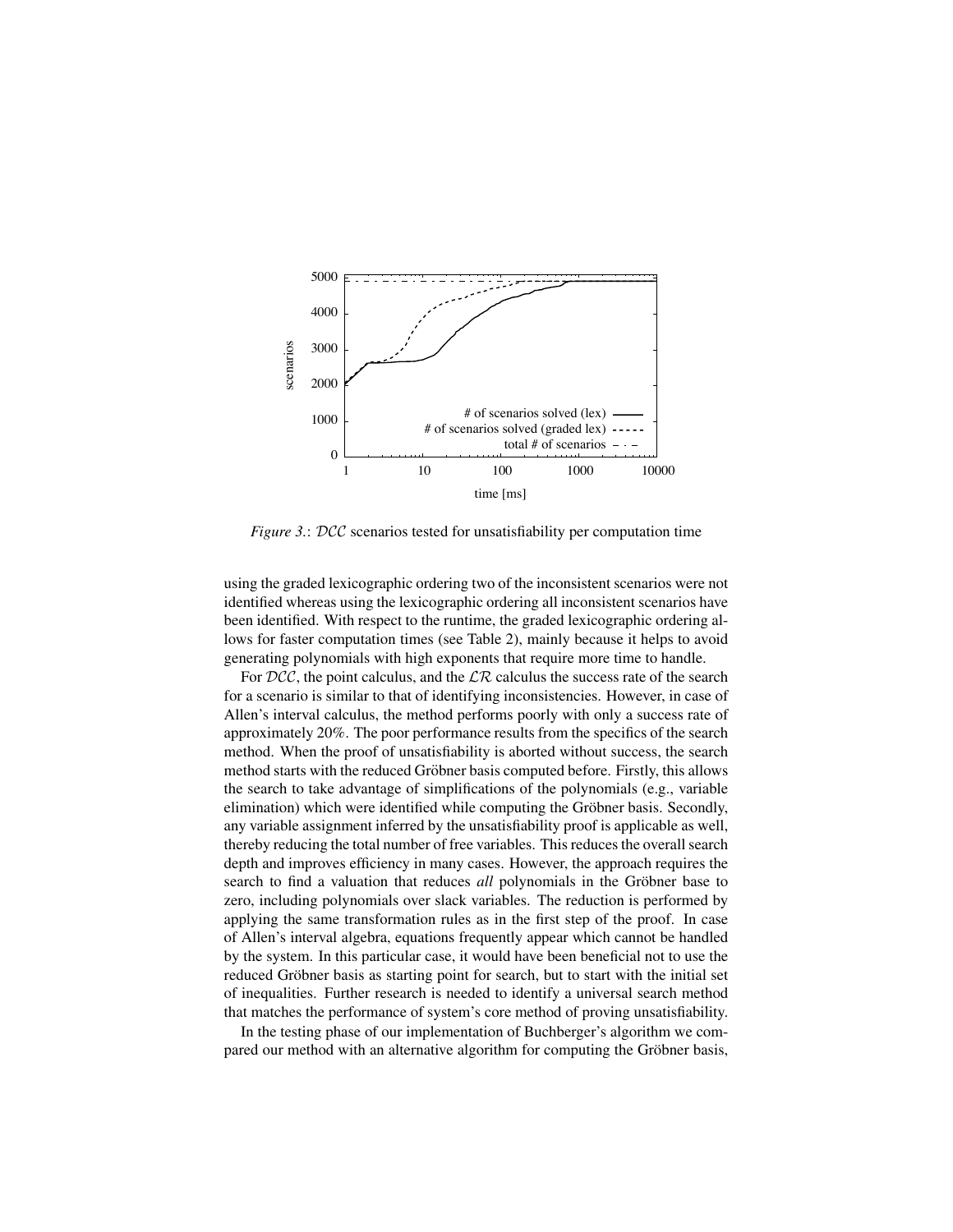provided the algebra system CoCoA. It turns out that CoCoA can in many cases compute the Gröbner basis more quickly, but also that in many cases when our implementation aborts with time-out, CoCoA does not give a solution either. This indicates that computing Gröbner bases is a computationally very demanding task. However, the key problem is not computing the Gröbner basis but identifying nonexistence of real roots. As the experiments suggest, the proposed rule-based approach for examining the reduced Gröbner basis are effective. Unfortunately, it appears infeasible to grasp the performance analytically.

# 10 Conclusion and Outlook

In this paper we have shown that algebraic reasoning is valuable for designing qualitative calculi as it offers a universal method for reasoning about information in real-valued domains. Algebraic methods can be used to compute or to verify qualitative operations and they can also be used to analyze properties of a given calculus or a single relation. These methods are calculus-independent and can also be used to determine relationships across different calculi. Our approach is applicable to any calculus over the real-valued domain which can be modeled using multivariate polynomials. Although it may generally be infeasible to ensure that this approach offers a sound and complete decision method, the developed system is a valuable tool for analyzing and designing qualitative calculi. Our method is sound and empirical tests show its effectiveness. By providing the tool as part of the SparQ toolbox calculi designer are immediately supported.

Algebraic geometry also opens up an interesting approach to qualitative reasoning. Compared to composition-based qualitative reasoning, algebraic reasoning is computationally much more demanding. However, for calculi for which composition-based reasoning is known to be too weak for deciding consistency and no practical decision methods are known (e.g., see Lücke, Mossakowski,  $\&$ Wolter, 2008), algebraic methods can offer a valuable alternative. After all, the existential theory of the reals—which subsumes the approach presented here—is known to be decidable (Tarski, 1948; Renegar, 1992). The challenge is to turn this theoretical result into a practical method.

Besides deciding consistency of spatial constraints, an algebraic approach enables us to tackle the task of computing valuations for qualitative constraint problems. Valuations instantiate spatial variables with concrete objects from the spatial domain in coherence with the given constraints. Thus, valuations are the basis of any visualization and the ability to compute valuations is essential for applications that need to graphically present qualitative spatial knowledge to a human user. Algebraic reasoning for visualization can be performed using the algebraic specification of qualitative constraints as developed in this article.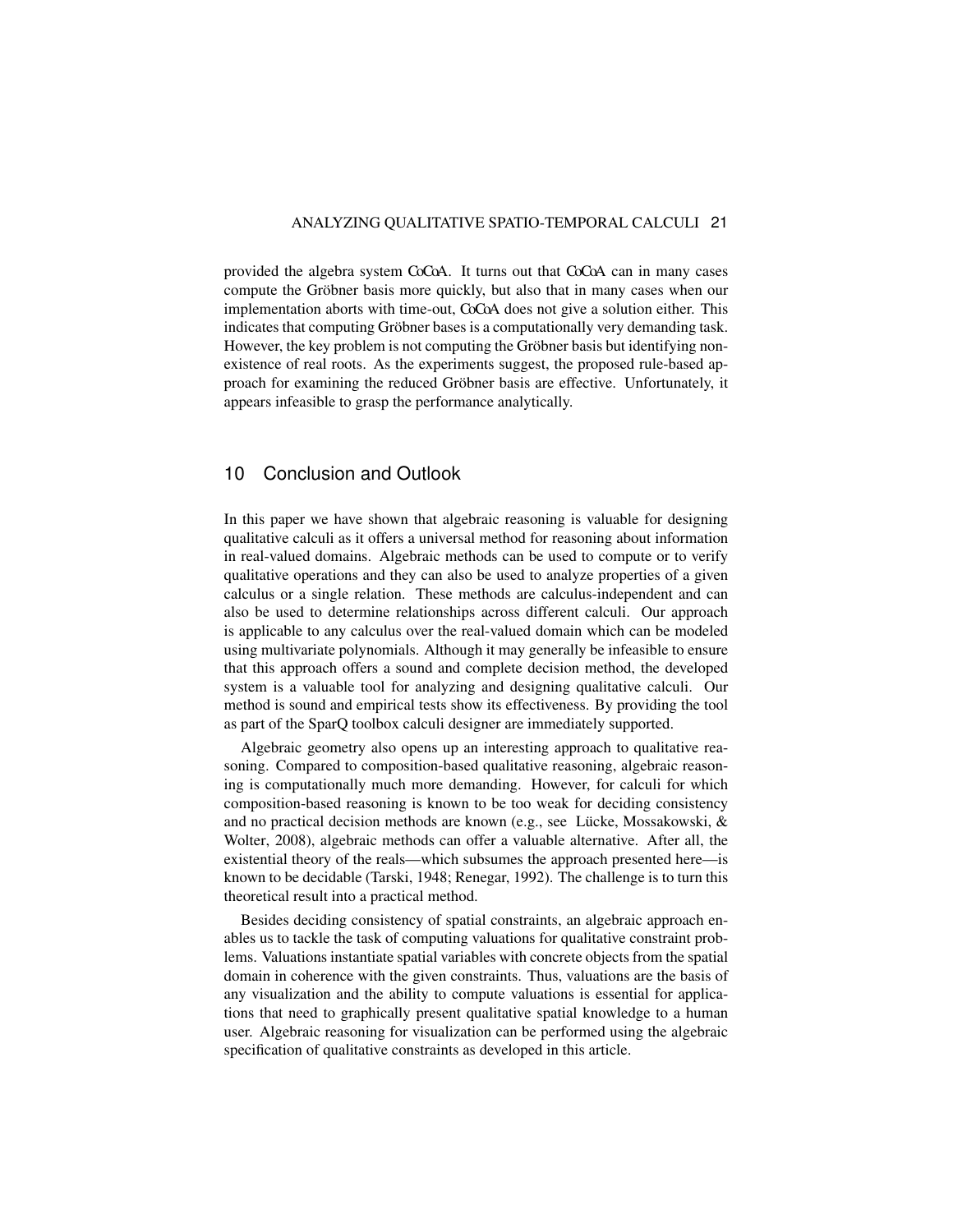#### Acknowledgment

This work was carried out in the framework of the Transregional Collaborative Research Center SFB/TR 8 Spatial Cognition. Funding by the German Research Foundation (DFG) is gratefully acknowledged. The author would like to thank Lyudmila Moshagen for her contribution and her work on implementing the components. The anonymous reviewers are thanked for the comments that helped to improve the paper.

## **References**

- Aiello, M., Benthem, J. van, & Bezhanishvili, G. (2003). Reasoning about space: The modal way. *Journal of Logic and Computation*, *13*(6), 889–919.
- Allen, J. F. (1983, November). Maintaining knowledge about temporal intervals. *Communications of the ACM*, 832–843.
- Basu, S., Pollack, R., & Roy, M.-F. (2006). *Algorithms in real algebraic geometry* (2nd ed.). Springer.
- Becker, T., & Weisspfennig, V. (1998). *Gröbner bases*. Springer.
- Bennett, B. (1994). Some observations and puzzles about composing spatial and temporal relations. In *Proceedings of the workshop on spatial and temporal reasoning at ECAI94.*
- Benthem, J. van, & Bezhanishvili, G. (2007). Modal logics of space. In M. Aiello, I. E. Pratt-Hartmann, & J. F. van Benthem (Eds.), *Handbook of spatial logics.* Springer.
- Buchberger, B. (1985). Göbner-bases: An algorithmic method in polynomial ideal theory. In N. Bose (Ed.), *Multidimensional systems theory - progress, directions and open problems in multidimensional systems* (pp. 184–232). Reidel Publishing Company, Dordrecht - Boston - Lancaster.
- CoCoATeam. (n.d.). CoCoA*: a system for doing Computations in Commutative Algebra.* Available at http://cocoa.dima.unige.it.
- Cohn, A. G., & Hazarika, S. M. (2001). Qualitative spatial representation and reasoning: an overview. *Fundamenta Informaticae*, *46*, 1-29.
- Collins, G. E. (1975). Quantifier elimination for real closed fields and cylindric algebraic decomposition. In *Automata theory and formal languages, 2nd GI conference Kaiserslautern* (Vol. 33, pp. 134–183). Springer.
- Condotta, J.-F., Ligozat, G., & Saade, M. (2006). A generic toolkit for n-ary qualitative temporal and spatial calculi. In *Proceedings of the 13th international symposium on temporal representation and reasoning (TIME'06)* (pp. 78 – 86). Budapest, Hungary.
- Cox, D. A., Little, J. B., & O'Shea, D. (1998). *Using algebraic geometry* (2nd ed., Vol. 185). Springer.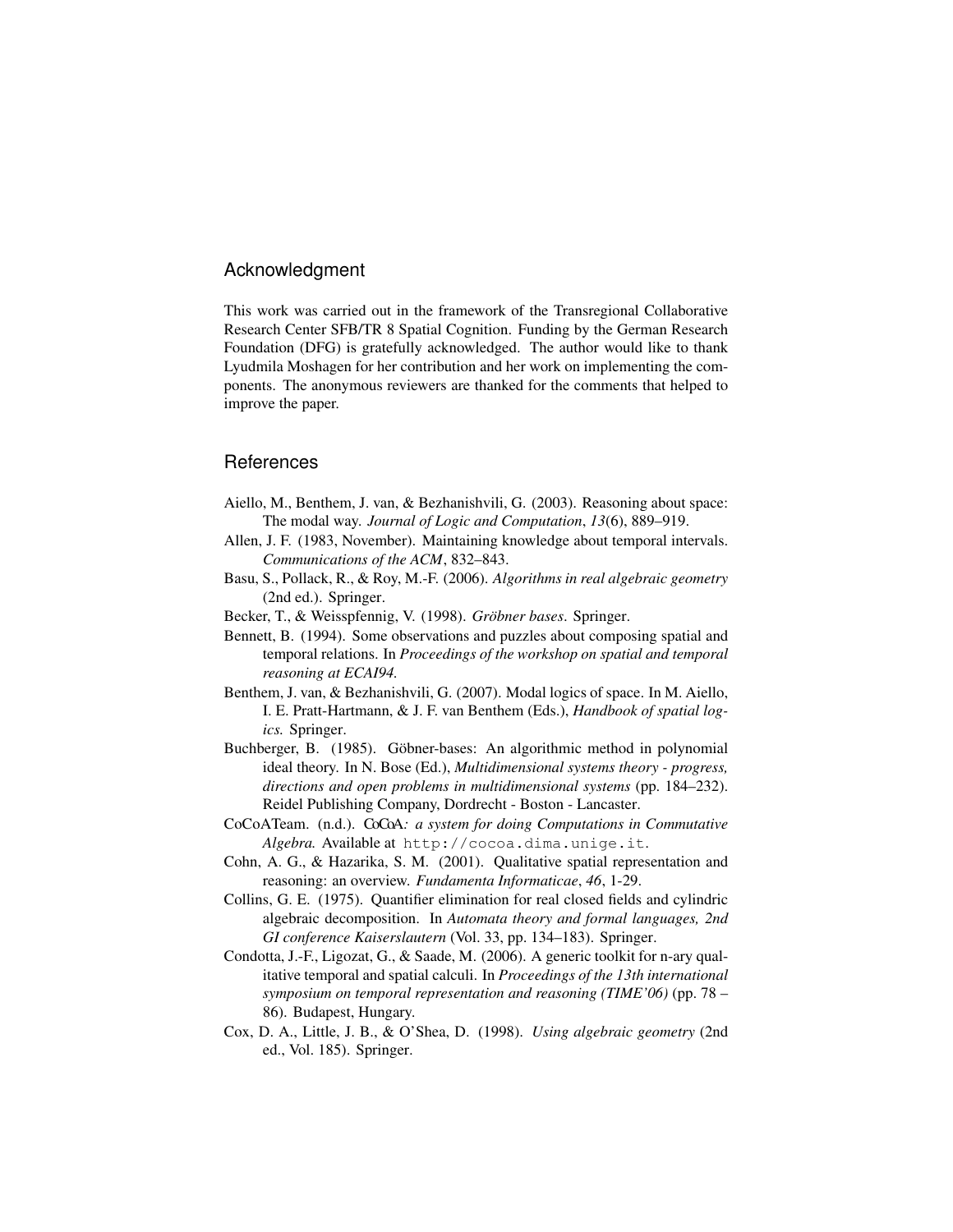- Cox, D. A., Little, J. B., & O'Shea, D. (2007). *Ideals, varieties, and algorithms* (3rd ed.). Springer.
- Faugère, J.-C. (1999). A new efficient algorithm for computing Gröbner bases F4. *Journal of Pure and Applied Algebra*, *139*(1), 61–88.
- Faugère, J.-C. (2002). A new efficient algorithm for computing Gröbner bases without reduction to zero (F5). In *Proceedings of the International Symposium on Symbolic and Algebraic Computation (ISSAC)* (pp. 75–83). ACM Press.
- Frank, A. (1991). Qualitative spatial reasoning about cardinal directions. In *Proceedings of the american congress on surveying and mapping (ACSM-ASPRS)* (pp. 148–167). Baltimore, Maryland, USA.
- Freksa, C. (1992). Using orientation information for qualitative spatial reasoning. In *Theories and methods of spatio-temporal reasoning in geographic space. international conference GIS — from space to territory* (pp. 162– 178). Springer.
- Freksa, C. (2004). Spatial cognition—an AI perspective. In R. L. de Mántaras & L. Saitta (Eds.), *Proceedings of the 16th Eureopean Conference on Artificial Intelligence (ECAI'2004).* IOS Press. (invited paper)
- Gerivini, A., & Renz, J. (2002). Combining topological and size information for spatial reasoning. *Artificial Intelligence*, *137*(1–2), 1–42.
- Giovini, A., Mora, T., Niesi, G., Robbiano, L., & Traverso, C. (1991). "One sugar cube, please" or selection strategies in the buchberger algorithm. In *Proceedings of the 1991 international symposium on symbolic and algebraic computation (ISSAC '91)* (pp. 49–54). New York, NY, USA: ACM Press.
- Kapur, D. (1998). Automated geometric reasoning: Dixon resultants, Gröbner bases, and characteristic sets. In D. Wang, R. Caferra, L. F. del Cerro, & H. Shi (Eds.), *Automated deduction in geometry* (Vol. 1360). Springer.
- Ligozat, G. (1993). Qualitative triangulation for spatial reasoning. In A. U. Frank & I. Campari (Eds.), *Spatial information theory: A theoretical basis for GIS (COSIT'93)* (Vol. 716, p. 54-68). Springer.
- Ligozat, G., & Renz, J. (2004). What is a qualitative calculus? A general framework. In C. Zhang, H. W. Guesgen, & W. K. Yeap (Eds.), *PRICAI 2004: Trends in Artificial Intelligence—8th Pacific Rim International Conference on Artificial Intelligence* (pp. 53–64). Springer.
- Lücke, D., Mossakowski, T., & Wolter, D. (2008). Qualitative reasoning about convex relations. In C. Freksa, S. N. Newcombe, P. Gärdenfors, & S. Wölfl (Eds.), *Spatial Cognition VI* (Vol. 5248, pp. 426–440). Springer.
- Moratz, R. (2006, August). Representing relative direction as binary relation of oriented points. In *Proceedings of the 17th European Conference on Artificial Intelligence (ECAI 2006).* Riva del Garda, Italy.
- Moratz, R., Renz, J., & Wolter, D. (2000). Qualitative spatial reasoning about line segments. In W. Horn (Ed.), *Ecai 2000 proceedings of the 14th european*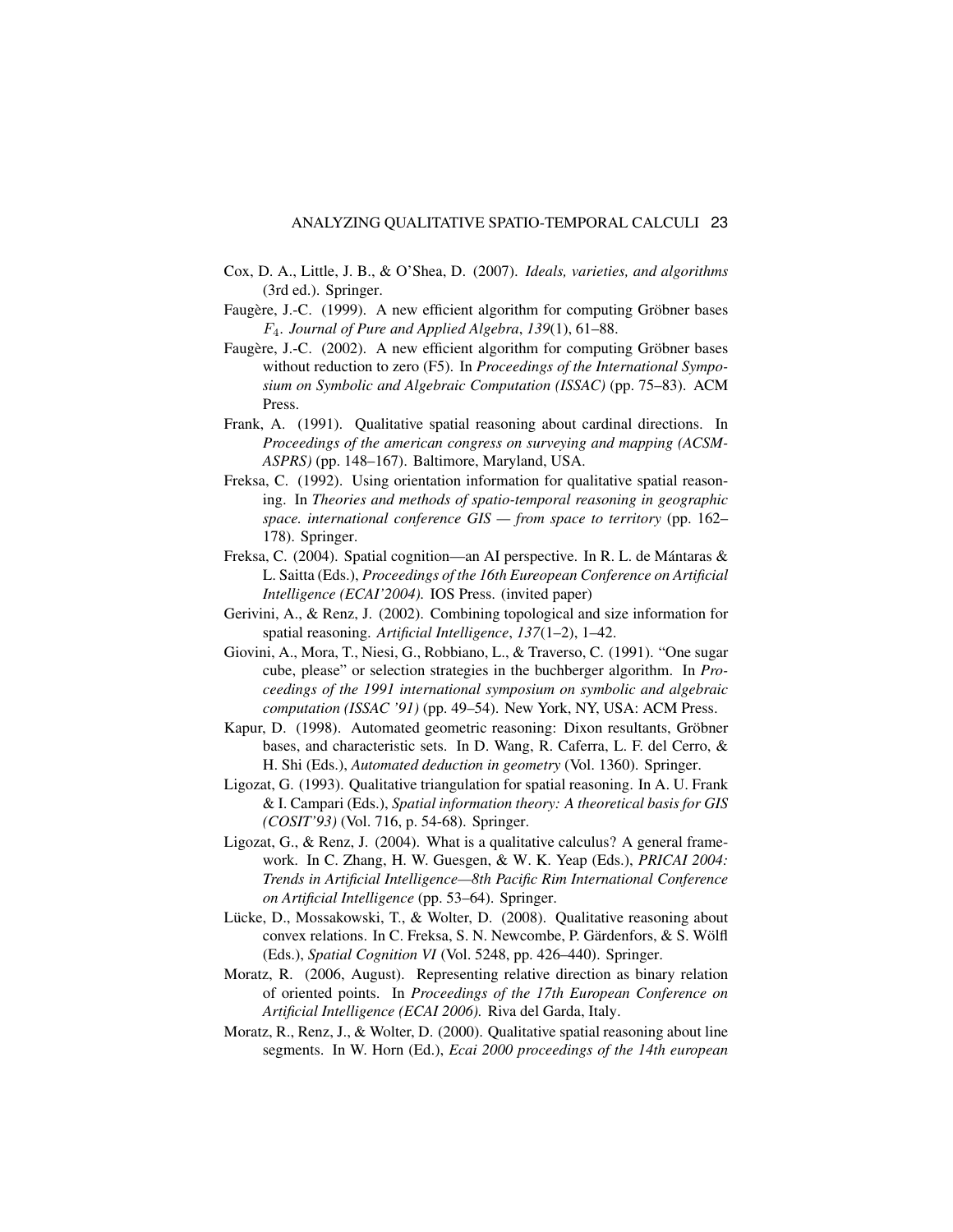*conference on artificial intelligence* (pp. 234–238). IOS Press, Amsterdam.

- Pujari, A. K., & Sattar, A. (1999). A new framework for reasoning about points, intervals and durations. In *In proceedings of twenty-first international joint conference on Artificial Intelligence (IJCAI-09)* (pp. 1259–1267).
- Randell, D. A., Cohn, A. G., & Cui, Z. (1992). Computing transitivity tables: A challenge for automated theorem provers. In *Automated deduction—CADE-11* (Vol. 607). Springer.
- Randell, D. A., Cui, Z., & Cohn, A. G. (1992). A spatial logic based on regions and "Connection". In B. Nebel, C. Rich, & W. Swartout (Eds.), *KR'92, principles of knowledge representation and reasoning: Proceedings of the third international conference* (pp. 165–176). San Mateo (CA), USA: Morgan Kaufmann.
- Renegar, J. (1992). On the computational complexity and geometry of the firstorder theory of the reals, parts I–III. *Journal of Symbolic Computation*, *13*(3), 255–352.
- Renz, J. (2007). Qualitative spatial and temporal reasoning: Efficient algorithms for everyone. In *Proceedings of the 20th International Joint Conference on Artificial Intelligence (IJCAI-07)* (pp. 526–531).
- Renz, J., & Li, J. J. (2008). Automated complexity proofs for qualitative spatial and temporal calculi. In G. Brewka & J. Lang (Eds.), *Principles of knowledge representation and reasoning, proceedings of the eleventh international conference (KR-08)* (pp. 715–723). AAAI Press.
- Renz, J., & Ligozat, G. (2005). Weak composition for qualitative spatial and temporal reasoning. In *Proceedings of the eleventh international conference on principles and practice of constraint programming* (p. 534-548).
- Renz, J., & Mitra, D. (2004, August). Qualitative direction calculi with arbitrary granularity. In C. Zhang, H. W. Guesgen, & W. K. Yeap (Eds.), *8th Pacific Rim International Conference on Artificial Intelligence (PRICAI'04)* (Vol. LNAI 3157 / 2004, p. 65-74). Auckland, New Zealand.
- Renz, J., & Nebel, B. (2007). Qualitative spatial reasoning using constraint calculi. In M. Aiello, I. E. Pratt-Hartmann, & J. F. van Benthem (Eds.), *Handbook of spatial logics* (pp. 161–215). Springer.
- Tarski, A. (1948). *A decision method for elementary algebra and geometry.* Manuscript. Santa Monica, CA: RAND Corp.. (Republished as A Decision Method for Elementary Algebra and Geometry, 2nd ed. Berkeley, CA: University of California Press, 1951)
- Vilain, M., Kautz, H., & Beek, P. van. (1989). Constraint propagation algorithms for temporal reasoning: a revised report. In *Readings in qualitative reasoning about physical systems* (p. 373 - 381). San Francisco, CA, USA: Morgan Kaufmann Publishers Inc.
- Wen-tsun, W.  $(1978)$ . On the decision problem and the mechanization of theorem proving in elementary geometry. *Scientia Sinica*, *21*, 157–179.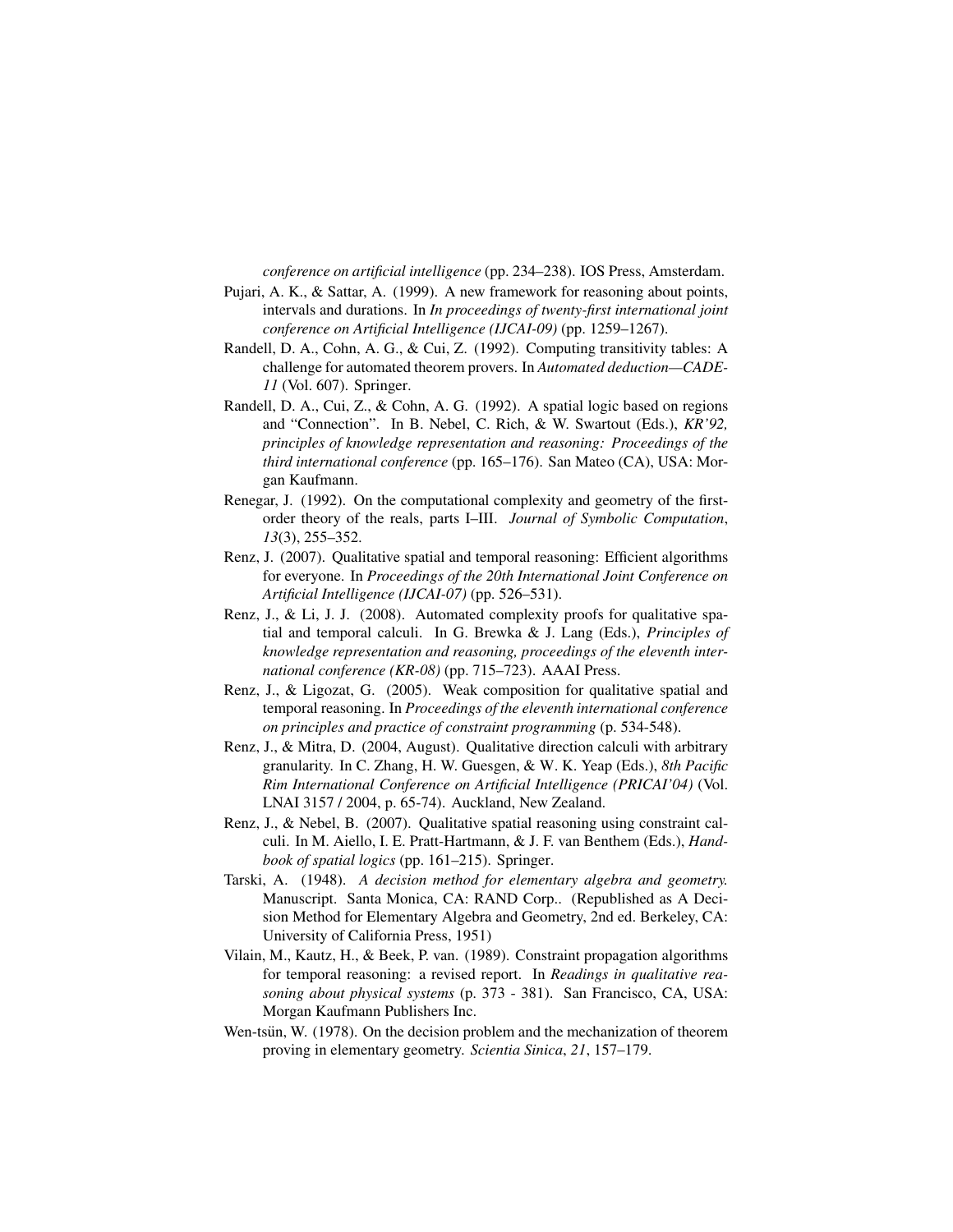| basis entity   | algebraic representation | variable representation of $A, B, C$ |
|----------------|--------------------------|--------------------------------------|
| 1d-point       | $\boldsymbol{x}$         | ax; bx; cx                           |
| interval       | a, b                     | al, a2; $b1, b2$                     |
| 2d-point       | x, y                     | ax, ay; bx, by; cx, cy               |
| oriented-point | x, y, dx, dy             | ax, ay, adx, ady;                    |
|                |                          | bx, by, bdx, bdy;                    |
|                |                          | cx, cy, cdx, cdy                     |
| dipole         | sx, sy, ex, ey           | sax, say, eax, eay                   |

Table 4: Basis entities and their algebraic representation

- Wölfl, S., & Mossakowski, T.  $(2005)$ . Casl specifications of qualitative calculi. In A. G. Cohn & D. M. Mark (Eds.), *Conference on spatial information theory* (Vol. 3693, p. 200-217). Springer; Berlin.
- Wölfl, S., Mossakowski, T., & Schröder, L. (2007). Qualitative constraint calculi: Heterogeneous verification of composition tables. In D. Wilson & G. Sutcliffe (Eds.), *20th International FLAIRS Conference (FLAIRS-20)* (pp. 665– 670). AAAI Press.
- Wolter, D., & Moshagen, L. (2008). Algebraic methods for analyzing qualitative spatio-temporal calculi. In *Proceedings of ECAI-workshop on spatial and temporal reasoning.*

# A Algebraic Specifications in SparQ

For an algebraic calculus specification all base relations need to be specified by systems of polynomial equations over a real-valued domain  $\mathbb{R}^n$ . In a first step, the base objects of a qualitative calculus need to be represented algebraically. Objects involved in a constrained network (e.g., represented by variables A, B, C, etc.) are represented by tuples of real-valued variables. The base entities currently supported by SparQ are summarized in Table 4. The variable representations given in the table name the variables to denote algebraic specifications. For example, a binary relation between two 1d-points would involve the variables ax and bx.

In case of representing oriented points, the variables  $dx, dy$  give a direction vector. By contrast, specification of a dipole is based on the start point  $sx, sy$ and the end point  $ex, ey$ . The variable representation is used when specifying qualitative relations. To specify a qualitative relation  $r(A, B)$ , a set of multivariate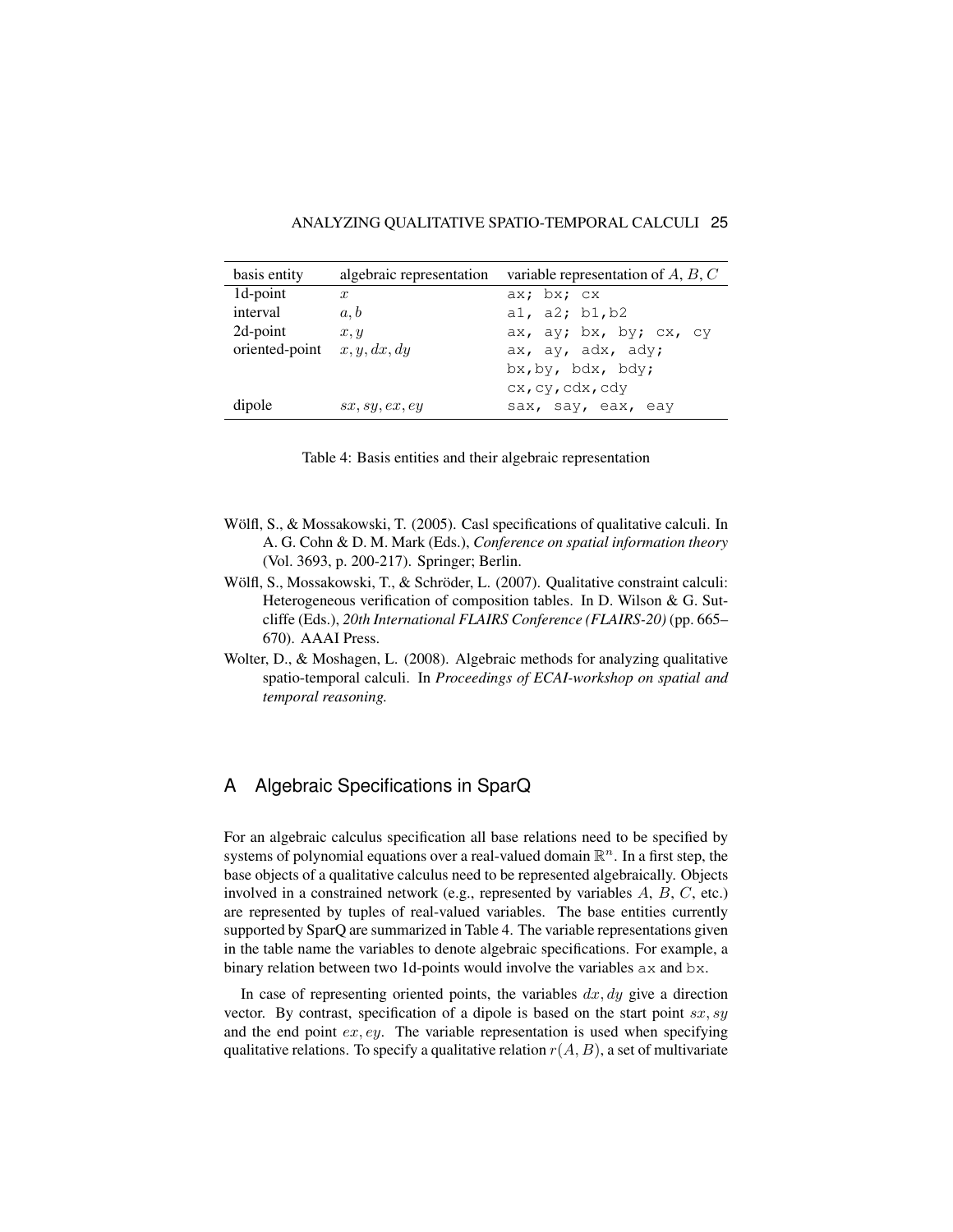```
(def-calculus "1D Point Calculus (PC)"
          ...
     :base-relations (< = >)
          ...
     :algebraic-specification
           ((<(1 ((ax 1)))((1 ((bx 1))))))(=( (1 ((ax 1)))) = (1 ((bx 1))))(>(1 ((ax 1))) > (1 ((bx 1))))))...
)
```


polynomial equations need to be provided such that

$$
p_{r,1}(x_1, x_2, \dots, x_k) \quad \Psi_1 \quad 0
$$
  
 
$$
\vdots
$$
  

$$
p_{r,k}(x_1, x_2, \dots, x_k) \quad \Psi_k \quad 0
$$

with  $\Psi_i \in \{<,\leq,=,\geq,>\}$  holds if and only if  $r(A, B)$  holds;  $x_1, \ldots x_k$  stand for the variable representation introduced above.

In calculus specifications for SparQ polynomials are denoted in a simple LISPlike syntax, for example:

(0 = ((1 ((ax 1))) (-1 ((bx 1))))) stands for  $0 = 1 \cdot ax^{1} - 1$ .  $bx^1$ .

The complete algebraic specification needs to written in the form

{"\telation {polynomial-equation}"")'}

For convenience, SparQ allows polynomials to be defined for different relations at once by using an appropriate disjunctive, general relation in the specification. In Figure 4 the algebraic specification of the point calculus with its base relations  $\langle , = , \rangle$  is given as an example.

# B Algebraic Reasoning with SparQ

The algebraic reasoning tool presented in this article is now part of the spatial reasoning toolbox SparQ. Four tools are offered:

1. Basic algebraic operations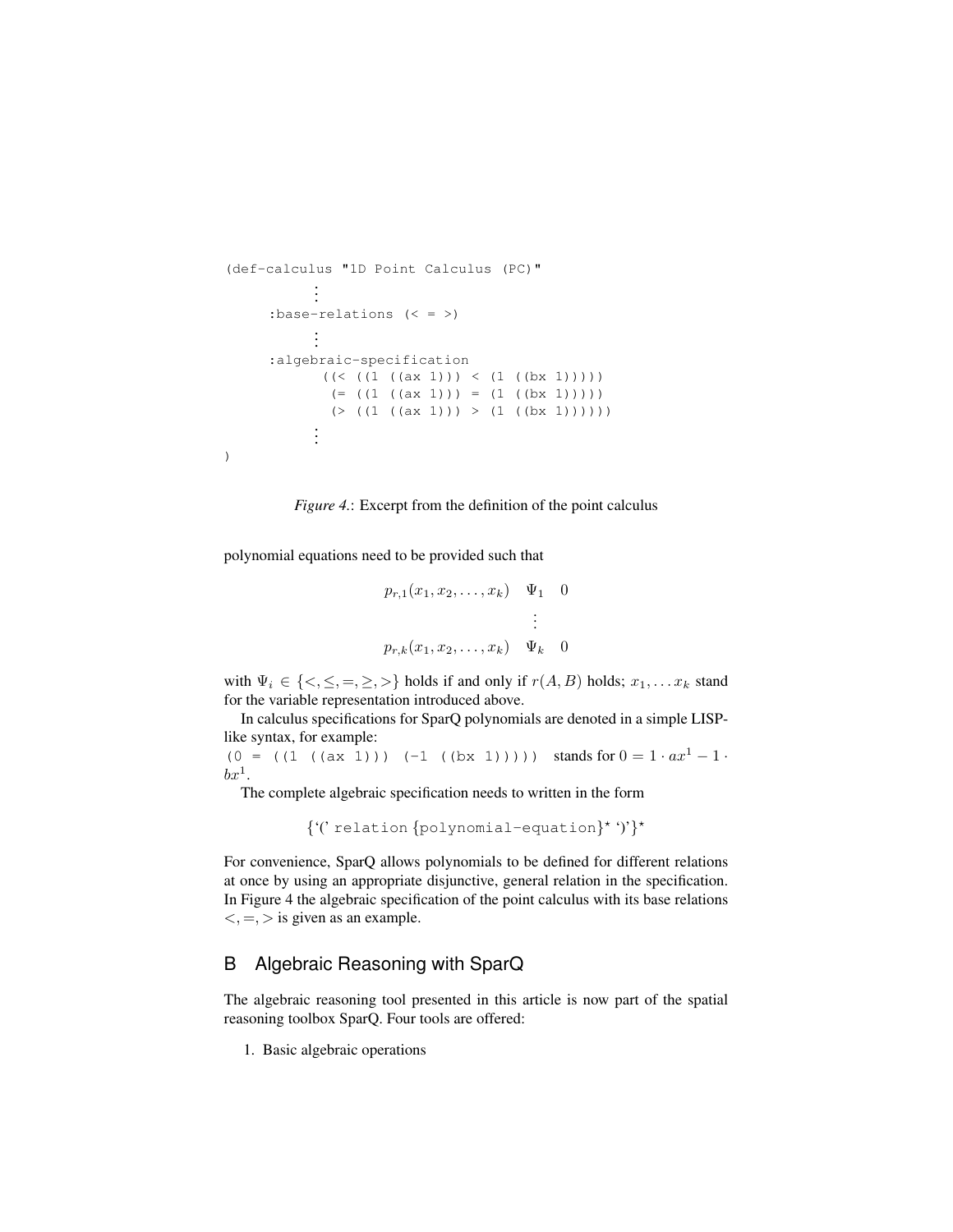- 2. Checking a qualitative constraint network for satisfiability
- 3. Analyzing an operation of a qualitative calculus
- 4. Determining qualitative relations from quantitative measures

In the following we briefly show how these tools can be used—for further details please consult the SparO manual. In this reference,  $\langle$ calculus $\rangle$  is a calculus identifier (e.g., allen to designate Allen's interval algebra, pc to designate the point calculus) and  $\langle$ network $>$  stands for a qualitative constraint network.

# B.1 Algebraic Operations

SparQ contains basic tools for determining the polynomial modeling of qualitative constraint networks, and for algebraic tests. The tools aim at achieving interoperability with algebraic toolkits as well as at posing specialized queries.

#### B.1.1 Polynomial Modeling

As a basic service the polynomial equations modeling a given qualitative scenario can be obtained—this tool is useful for interaction with computer algebra tools, e.g., CoCoA.

```
sparq a-reasoning <calculus> polynomials <format>
<network>
```
The parameter  $\leq$  format  $>$  controls whether the output is printed in text, LATEX, CoCoA, or LISP notation.

Example:<sup>4</sup>

sparq a-reasoning pc polynomials text " $((a < b))$ "

This yields the following output

```
;; Variable assignment:
;; constraint variable -> object specifiers -> variables
;; A \rightarrow (A[AX] ) \rightarrow (x[1] )
;; B \rightarrow (B[AX] ) \rightarrow (x[2] )
;;
;; Slack variables with side condition x_i /= 0: x[20];;
;; [1:] x[1] - x[2] + x[20]<sup>2</sup>
```
<sup>4</sup>The quotation marks in the following examples are only necessary to prevent a Unix shell from interpreting parentheses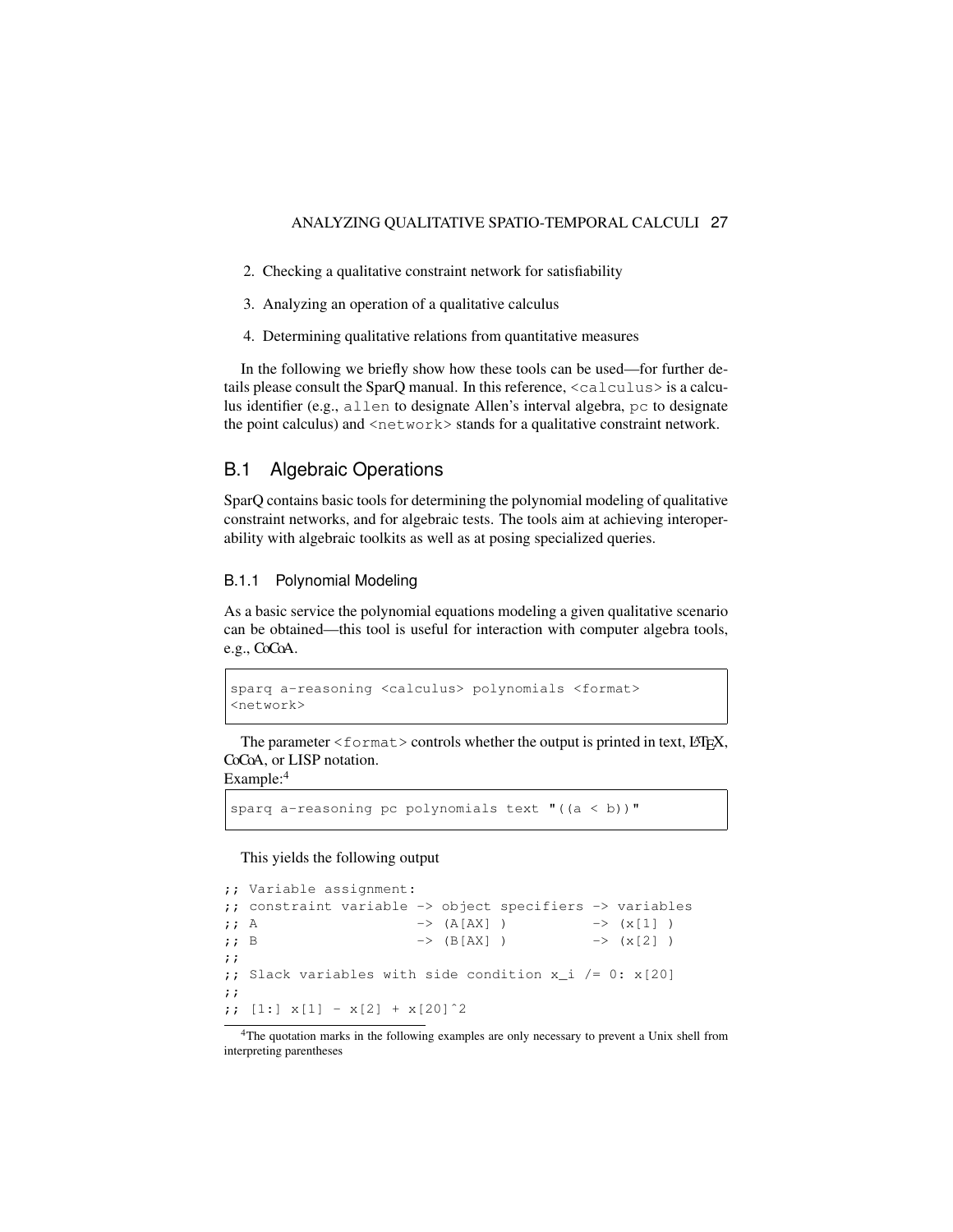#### B.1.2 Testing Ideal Emptiness

SparQ's core method for testing emptiness of the ideal generating by a set of polynomials is accessible with the command

```
sparq a-reasoning <calculus> satisfiability <slacks>
<polynomials>
```
which takes as input a list of slack variables and the set of polynomial equations as returned by the polynomial modeling command using output option "lisp". In continuation of the above example we have

```
sparq a-reasoning pc satisfiability "(20)" "((1 (1 1)))(-1 ((2 1)))(1 ((20 2)))))
```
which yields the output "IS SATISFIABLE." to signal that a real-valued solutions exists.

# B.2 Consistency Checking

Consistency of a qualitative constraint network of base relations can be checked algebraically using

sparq a-reasoning <calculus> consistency <network>

Possible results:

SATISFIABLE The network is proven to be satisfiable.

NOT SATISFIABLE. The network is proven to be unsatisfiable.

CANNOT DECIDE. Neither one of the above proofs succeeded.

Example:

```
sparq -v a-reasoning allen consistency "((x b y) (y b z))(x o z))"
```
The test whether three constraints x before y, y before z, and x overlapping with z are jointly satisfiable returns "NOT SATISFIABLE." By turning on SparQ's verbose mode (command line option " $-v$ "), the complete proof is printed.